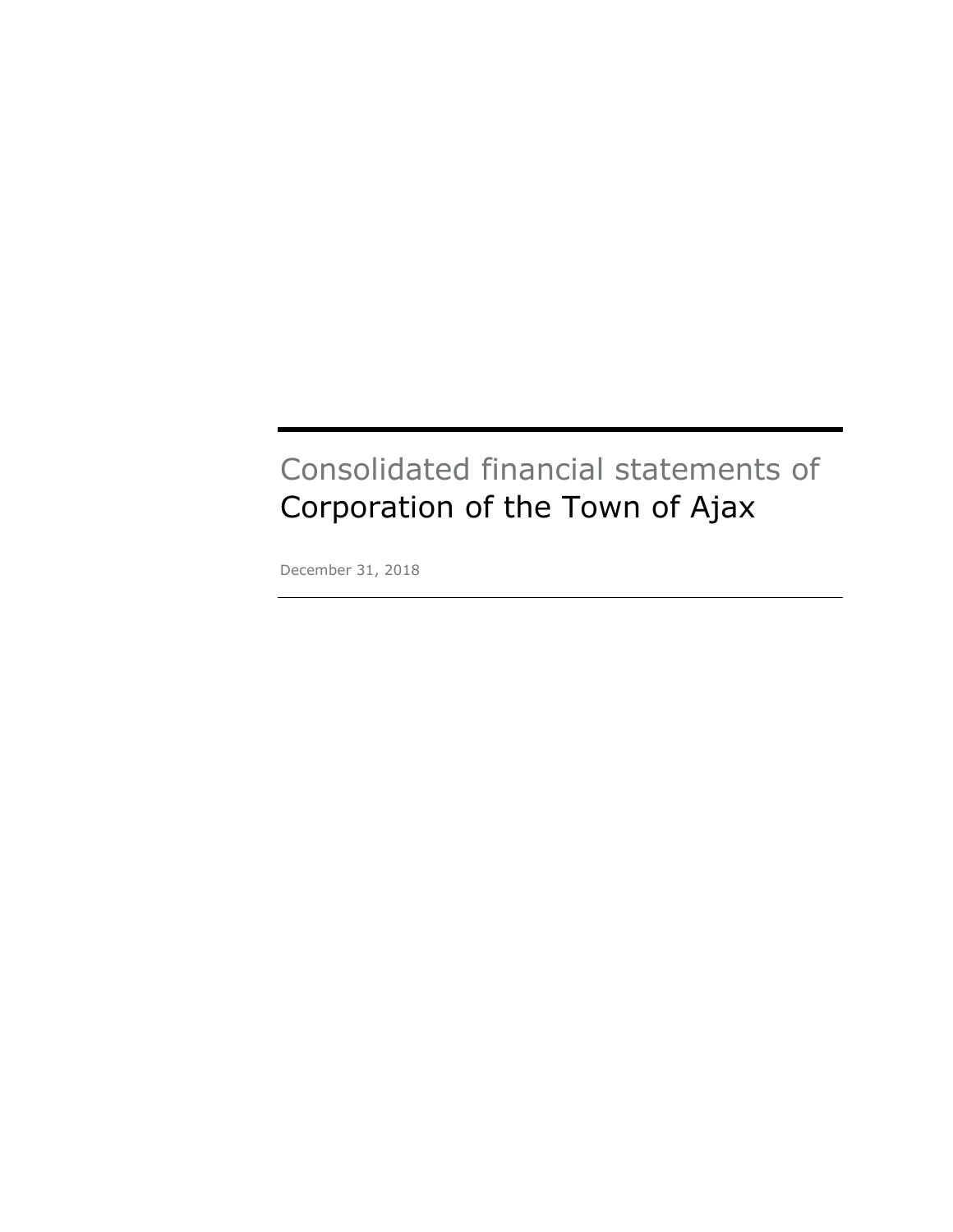| Independent Auditor's Report                             | $1 - 2$ |
|----------------------------------------------------------|---------|
| Consolidated statement of financial position             | 3       |
| Consolidated statement of operations                     | 4       |
| Consolidated statement of change in net financial assets | 5.      |
| Consolidated statement of cash flows                     | 6       |
| Notes to the consolidated financial statements           | フーフフ    |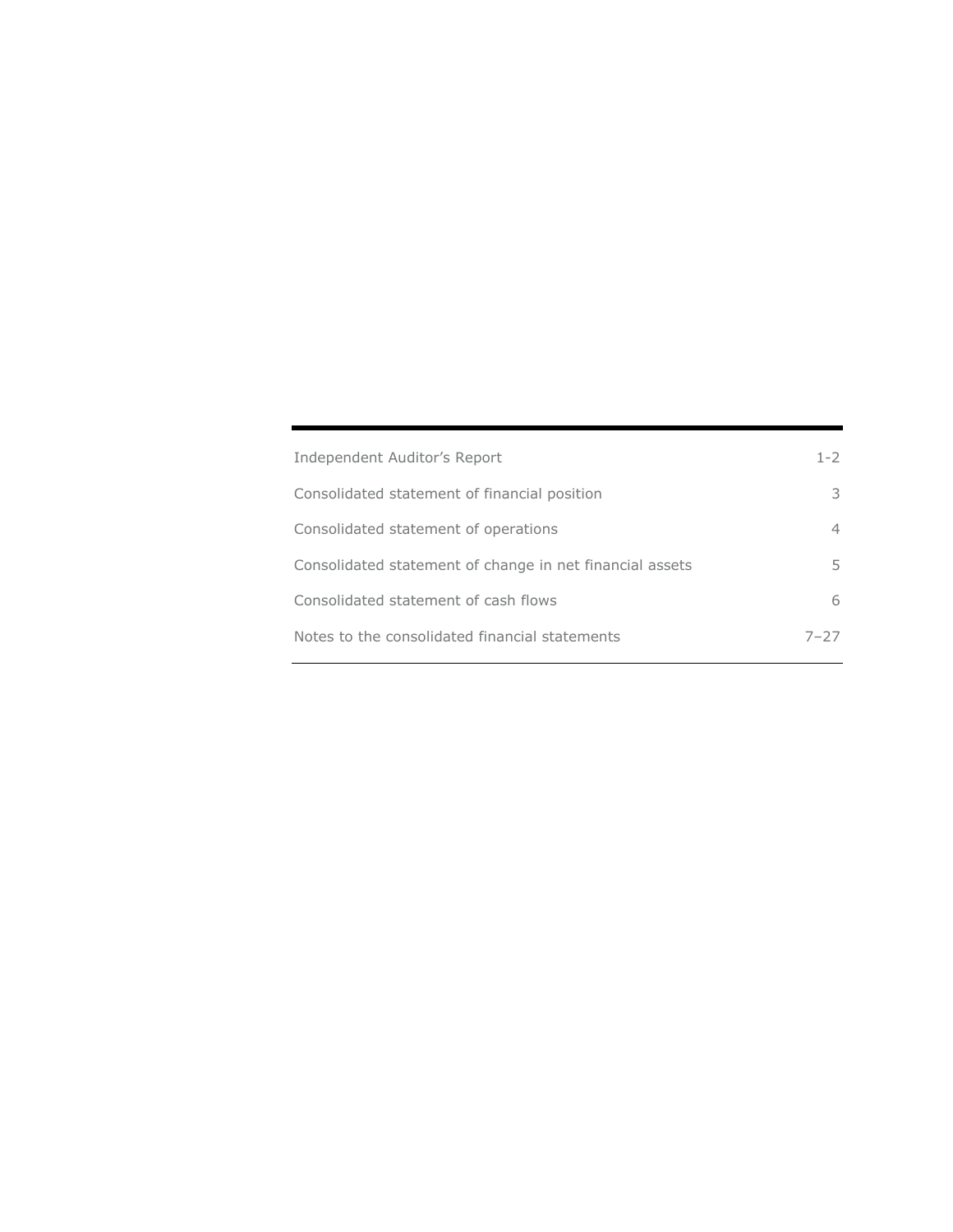# Deloitte.

Deloitte LLP 400 Applewood Crescent Suite 500 Vaughan ON L4K 0C3 Canada

Tel: 416-601-6150 Fax: 416-601-6151 www.deloitte.ca

# **Independent Auditor's Report**

To the Members of Council of The Corporation of the Town of Ajax

#### **Opinion**

We have audited the consolidated financial statements of The Corporation of the Town of Ajax (the "Town"), which comprise the consolidated statement of financial position as at December 31, 2018, and the consolidated statements of operations, change in net financial assets and cash flows for the year then ended, and notes to the financial statements, including a summary of significant accounting policies (collectively referred to as the "financial statements").

In our opinion, the accompanying financial statements present fairly, in all material respects, the financial position of the Town as at December 31, 2018, and the results of its operations, changes in net financial assets, and its cash flows for the year then ended in accordance with Canadian public sector accounting standards.

#### **Basis for Opinion**

We conducted our audit in accordance with Canadian generally accepted auditing standards ("Canadian GAAS"). Our responsibilities under those standards are further described in the *Auditor's Responsibilities for the Audit of the Financial Statements* section of our report. We are independent of the Town in accordance with the ethical requirements that are relevant to our audit of the financial statements in Canada, and we have fulfilled our other ethical responsibilities in accordance with these requirements. We believe that the audit evidence we have obtained is sufficient and appropriate to provide a basis for our opinion.

#### **Responsibilities of Management and Those charged with Governance for the Financial Statements**

Management is responsible for the preparation and fair presentation of the financial statements in accordance with Canadian public sector accounting standards, and for such internal control as management determines is necessary to enable the preparation of financial statements that are free from material misstatement, whether due to fraud or error.

In preparing the financial statements, management is responsible for assessing the Town's ability to continue as a going concern, disclosing, as applicable, matters related to going concern and using the going concern basis of accounting unless management either intends to liquidate the Town or to cease operations, or has no realistic alternative but to do so.

Those charged with governance are responsible for overseeing the Town's financial reporting process.

#### **Auditor's Responsibilities for the Audit of the Financial Statements**

Our objectives are to obtain reasonable assurance about whether the financial statements as a whole are free from material misstatement, whether due to fraud or error, and to issue an auditor's report that includes our opinion. Reasonable assurance is a high level of assurance, but is not a guarantee that an audit conducted in accordance with Canadian GAAS will always detect a material misstatement when it exists. Misstatements can arise from fraud or error and are considered material if, individually or in the aggregate, they could reasonably be expected to influence the economic decisions of users taken on the basis of these financial statements.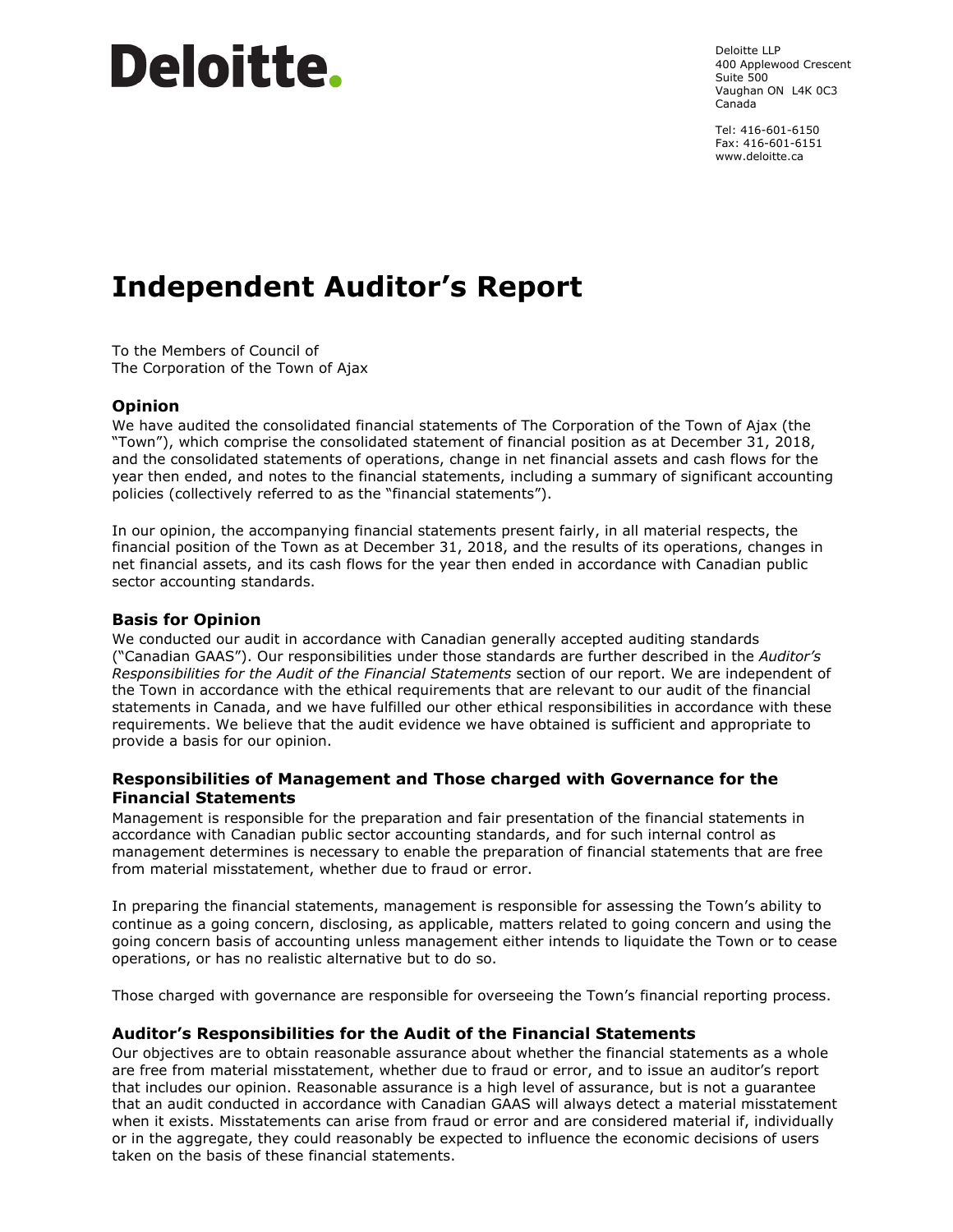As part of an audit in accordance with Canadian GAAS, we exercise professional judgment and maintain professional skepticism throughout the audit. We also:

- Identify and assess the risks of material misstatement of the financial statements, whether due to fraud or error, design and perform audit procedures responsive to those risks, and obtain audit evidence that is sufficient and appropriate to provide a basis for our opinion. The risk of not detecting a material misstatement resulting from fraud is higher than for one resulting from error, as fraud may involve collusion, forgery, intentional omissions, misrepresentations, or the override of internal control.
- Obtain an understanding of internal control relevant to the audit in order to design audit procedures that are appropriate in the circumstances, but not for the purpose of expressing an opinion on the effectiveness of the Town's internal control.
- Evaluate the appropriateness of accounting policies used and the reasonableness of accounting estimates and related disclosures made by management.
- Conclude on the appropriateness of management's use of the going concern basis of accounting and, based on the audit evidence obtained, whether a material uncertainty exists related to events or conditions that may cast significant doubt on the Town's ability to continue as a going concern. If we conclude that a material uncertainty exists, we are required to draw attention in our auditor's report to the related disclosures in the financial statements or, if such disclosures are inadequate, to modify our opinion. Our conclusions are based on the audit evidence obtained up to the date of our auditor's report. However, future events or conditions may cause the Town to cease to continue as a going concern.
- Evaluate the overall presentation, structure and content of the financial statements, including the disclosures, and whether the financial statements represent the underlying transactions and events in a manner that achieves fair presentation.
- Obtain sufficient appropriate audit evidence regarding the financial information of the entities or business activities within the Town to express an opinion on the financial statements. We are responsible for the direction, supervision and performance of the group audit. We remain solely responsible for our audit opinion.

We communicate with those charged with governance regarding, among other matters, the planned scope and timing of the audit and significant audit findings, including any significant deficiencies in internal control that we identify during our audit.

eloitte LLP

Chartered Professional Accountants Licensed Public Accountants July 15, 2019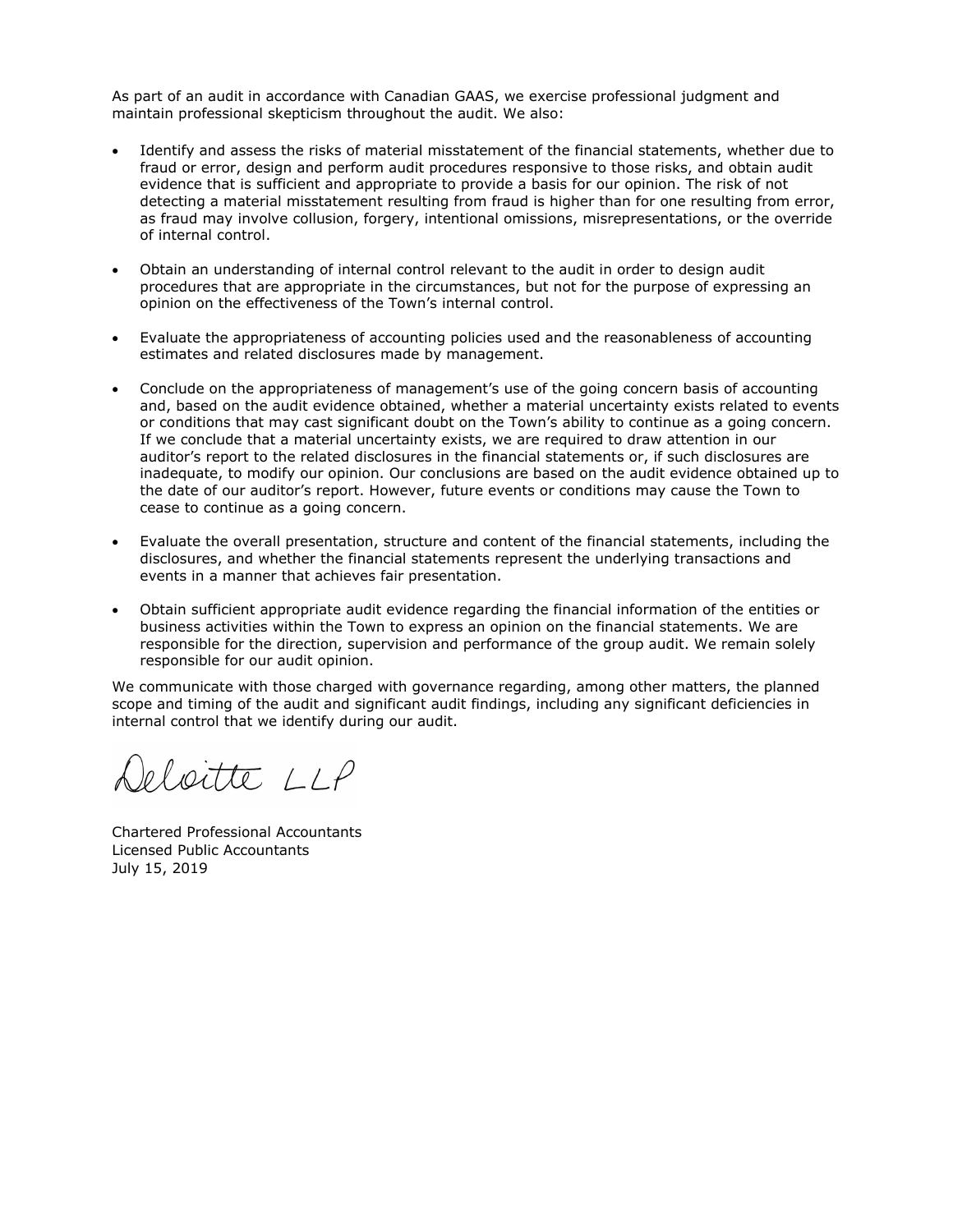**Consolidated statement of financial position**

As at December 31, 2018

|                                              |                | 2018        | 2017        |
|----------------------------------------------|----------------|-------------|-------------|
|                                              | <b>Notes</b>   | \$          | \$          |
| <b>Financial assets</b>                      |                |             |             |
| Cash                                         | $3$ and $4$    |             |             |
|                                              | $3$ and $4$    | 101,396,514 | 93,186,299  |
| Temporary investments                        |                | 7,071,993   | 31,636,878  |
| Inventories for resale                       |                | 6,027       | 5,657       |
| Land held for resale                         |                | 940,775     | 940,775     |
| Taxes receivable                             |                | 9,546,070   | 8,790,832   |
| Accounts receivable                          |                | 8,545,358   | 8,778,668   |
| Loans receivable                             | 5              | 1,559,741   | 1,422,000   |
| Investment in government business enterprise | 6              | 63,858,769  | 61,413,070  |
|                                              |                | 192,925,247 | 206,174,179 |
|                                              |                |             |             |
| <b>Liabilities</b>                           |                |             |             |
| Accounts payable and other liabilities       | $\overline{7}$ | 31,556,129  | 31,101,338  |
| Deferred revenue                             | 8              | 22,350,143  | 27,543,619  |
| Accrued interest on municipal debt           |                | 146,975     | 136,461     |
| Municipal debt                               | $\overline{9}$ | 7,626,813   | 10,902,788  |
| Employee benefits payable                    | 10             | 7,628,892   | 7,251,544   |
| Landfill post-closure liability              | 11             | 400,414     | 396,768     |
|                                              |                | 69,709,366  | 77,332,518  |
| Contingencies and commitments                | 13             |             |             |
| Net financial assets                         |                | 123,215,881 | 128,841,661 |
|                                              |                |             |             |
| <b>Non-financial assets</b>                  |                |             |             |
| Tangible capital assets                      | 15             | 535,733,787 | 526,163,938 |
| Construction in progress                     | 15             | 33,889,954  | 13,973,555  |
| Inventories of supplies                      |                | 359,172     | 306,013     |
| Prepaid expenses                             |                | 1,236,976   | 1,341,350   |
|                                              |                | 571,219,889 | 541,784,856 |
| <b>Accumulated surplus</b>                   | 12             | 694,435,770 | 670,626,517 |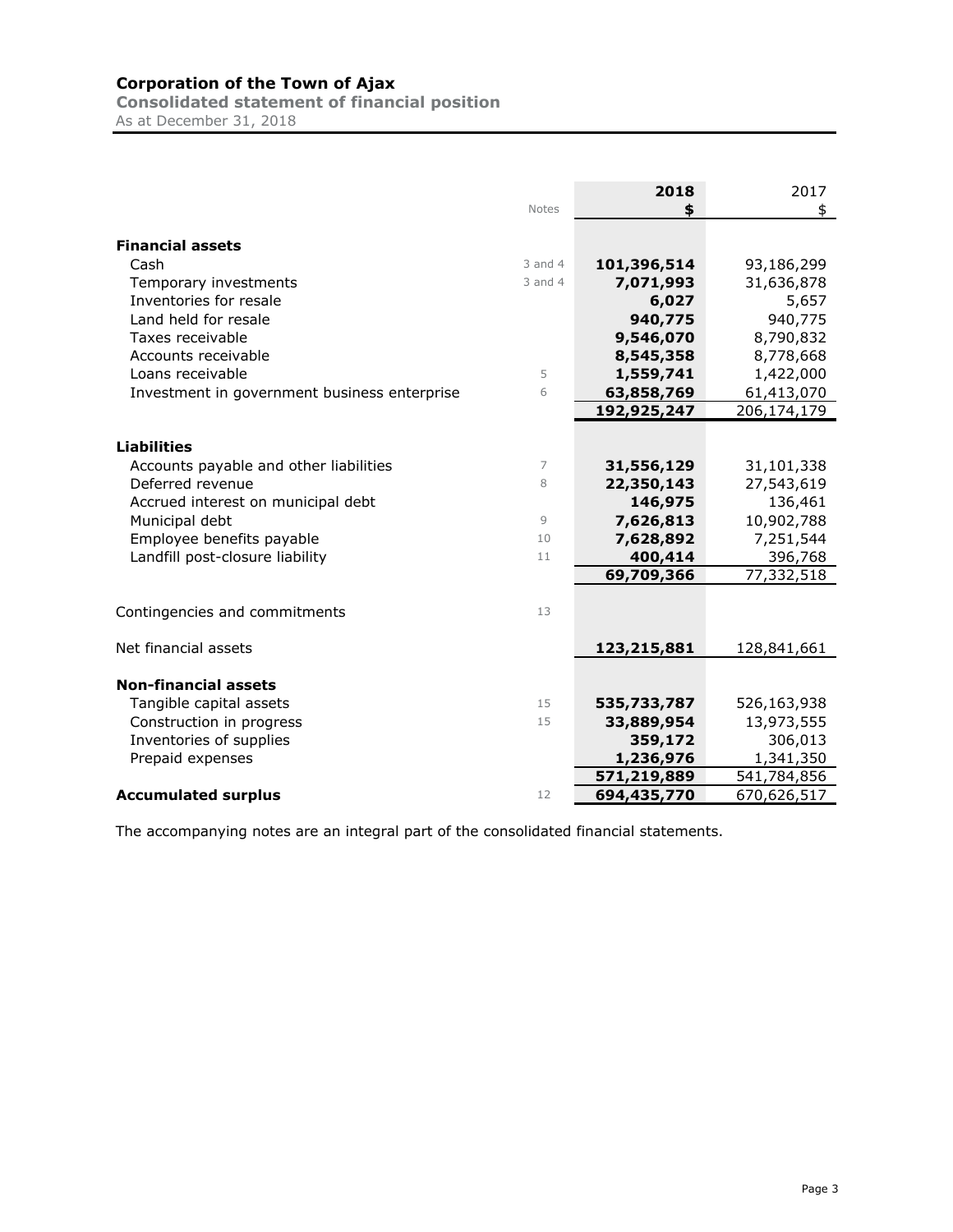**Consolidated statement of operations**

Year ended December 31, 2018

|                                        | Notes | 2018 budget | 2018<br>\$  | 2017<br>\$  |
|----------------------------------------|-------|-------------|-------------|-------------|
|                                        |       | (Note 14)   |             |             |
| <b>Revenue</b>                         | 16    |             |             |             |
| Net taxation                           |       | 64,628,700  | 64,742,590  | 62,301,366  |
| Taxation from other governments        |       | 782,500     | 941,125     | 784,199     |
| User charges                           |       | 12,897,400  | 13,965,152  | 13,804,083  |
| Government grants                      |       | 175,700     | 480,931     | 500,156     |
| Gaming and casino revenue              |       | 7,687,500   | 8,335,704   | 7,993,969   |
| Restricted funds earned                | 8     | 27,526,300  | 17,567,835  | 11,173,607  |
| Investment income                      |       | 1,828,900   | 3,024,612   | 2,423,179   |
| Penalties and interest                 |       |             |             |             |
| on taxes receivable                    |       | 1,600,000   | 1,702,043   | 1,475,565   |
| Donations and contributions            |       |             |             |             |
| from developers                        | 15    |             | 5,501,341   | 12,577,174  |
| Income from government                 |       |             |             |             |
| business enterprise                    | 6     | 774,600     | 3,954,399   | 3,272,274   |
| Other                                  |       |             | 2,016,500   | 2,235,484   |
| Loss on disposal of tangible           |       |             |             |             |
| capital assets                         |       |             | (208, 560)  | (2,670)     |
|                                        |       | 117,901,600 | 122,023,672 | 118,538,386 |
|                                        |       |             |             |             |
| <b>Expenses</b>                        | 16    |             |             |             |
| General government                     |       | 13,844,100  | 15,261,462  | 14,229,242  |
| Protection to persons and property     |       | 21,411,400  | 21,276,126  | 20,643,536  |
| Transportation services                |       | 18,361,900  | 19,114,544  | 19,048,727  |
| Environmental services                 |       | 3,410,500   | 3,735,317   | 3,489,550   |
| Health, social and family services     |       | 266,600     | 269,287     | 227,638     |
| Recreation and culture services        |       | 33,779,400  | 34,562,085  | 32,048,136  |
| Planning and development               |       | 3,627,500   | 3,995,598   | 4,137,589   |
|                                        |       | 94,701,400  | 98,214,419  | 93,824,418  |
|                                        |       |             |             |             |
| Annual surplus                         |       | 23,200,200  | 23,809,253  | 24,713,968  |
| Accumulated surplus, beginning of year |       | 670,626,517 | 670,626,517 | 645,912,549 |
| Accumulated surplus, end of year       |       | 693,826,717 | 694,435,770 | 670,626,517 |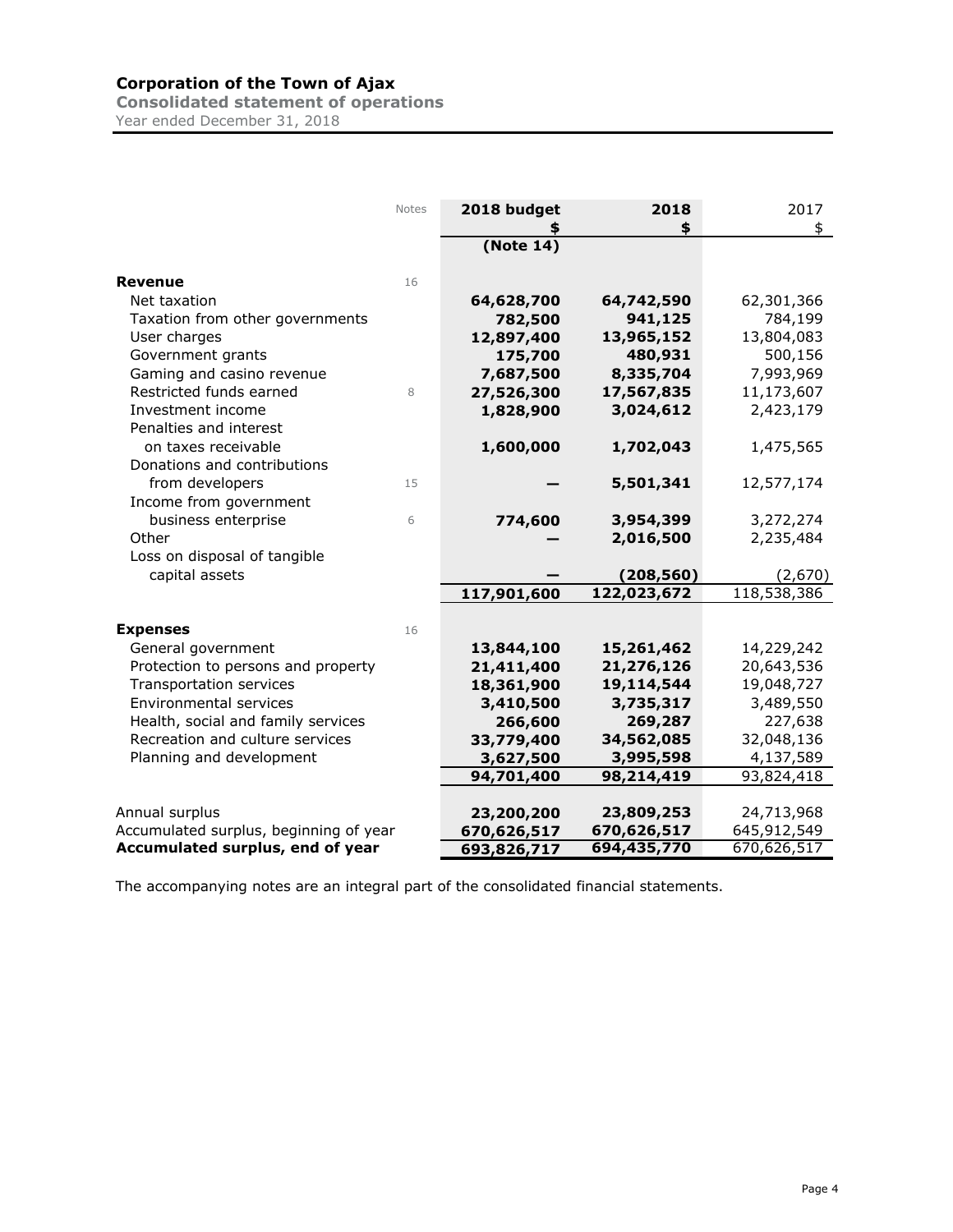**Consolidated statement of change in net financial assets**

Year ended December 31, 2018

|                                                                               | 2018 budget    | 2018<br>\$     | 2017<br>\$    |
|-------------------------------------------------------------------------------|----------------|----------------|---------------|
|                                                                               | (Note 14)      |                |               |
| <b>Annual surplus</b>                                                         | 23,200,200     | 23,809,253     | 24,713,968    |
| Acquisition of tangible<br>capital assets                                     | (15, 327, 800) | (30, 345, 306) | (34,667,487)  |
| Amortization of tangible capital<br>capital assets                            | 19,610,600     | 20,522,510     | 19,634,283    |
| Loss on sale of tangible<br>capital assets                                    |                | 208,560        | 2,670         |
| Proceeds on sale of tangible<br>capital assets                                |                | 44,387         | 122,064       |
|                                                                               | 27,483,000     | 14,239,404     | 9,805,498     |
| Additions to construction in progress<br>Transfer of construction in progress | (32, 917, 400) | (26,902,257)   | (10,095,536)  |
| to tangible capital assets                                                    |                | 6,960,963      | 3,553,065     |
| Construction in progress expensed                                             |                | 24,895         | 51,278        |
|                                                                               | (32, 917, 400) | (19, 916, 399) | (6, 491, 193) |
| Acquisition inventory of supplies<br>Use/consumption of inventory             |                | (359, 172)     | (306, 013)    |
| of supplies                                                                   |                | 306,013        | 380,927       |
| Acquisition of prepaid expenses                                               |                | (1, 236, 976)  | (1, 341, 350) |
| Use/consumption of prepaid                                                    |                |                |               |
| expenses                                                                      |                | 1,341,350      | 1,260,970     |
|                                                                               |                | 51,215         | (5,466)       |
| Net change in net financial assets                                            | (5,434,400)    | (5,625,780)    | 3,308,839     |
| Net financial assets, beginning of year                                       | 128,841,661    | 128,841,661    | 125,532,822   |
| Net financial assets, end of year                                             | 123,407,261    | 123,215,881    | 128,841,661   |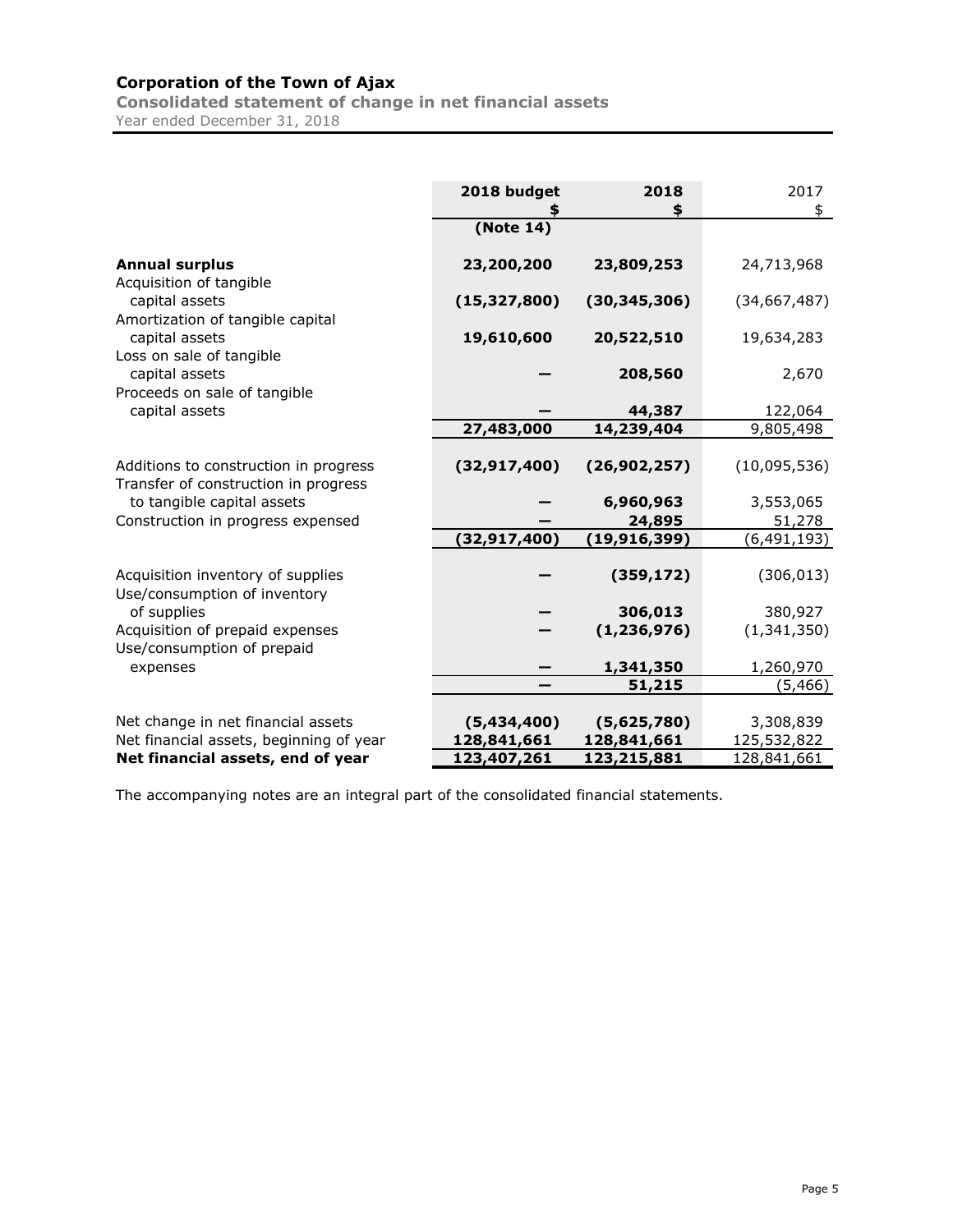**Consolidated statement of cash flows**

Year ended December 31, 2018

|                                                                                             | Notes | 2018                      | 2017                              |
|---------------------------------------------------------------------------------------------|-------|---------------------------|-----------------------------------|
|                                                                                             |       | S                         | \$                                |
|                                                                                             |       |                           |                                   |
| <b>Operating activities</b>                                                                 |       |                           |                                   |
| Annual surplus                                                                              |       | 23,809,253                | 24,713,968                        |
| Items not involving cash                                                                    |       |                           |                                   |
| Income from investment in government                                                        |       |                           |                                   |
| business enterprise                                                                         |       | (3,954,399)               | (3, 272, 274)                     |
| Amortization of tangible capital assets                                                     |       | 20,522,510                | 19,634,283                        |
| Loss on disposal of tangible capital assets<br>Value of contributed tangible capital assets |       | 208,560                   | 2,670                             |
|                                                                                             |       |                           |                                   |
| recognized as revenue                                                                       |       | (5,501,341)<br>35,084,583 | <u>(12,577,174)</u><br>28,501,473 |
|                                                                                             |       |                           |                                   |
| Changes in non-cash assets and liabilities                                                  |       |                           |                                   |
| Inventory held for resale                                                                   |       | (370)                     | (2, 166)                          |
| Taxes receivable                                                                            |       | (755, 238)                | (1, 117, 397)                     |
| Accounts receivable                                                                         |       | 233,310                   | 3,692,326                         |
| Loans receivable                                                                            | 5     | (137, 741)                |                                   |
| Accounts payable and other liabilities                                                      |       | 454,791                   | 3,650,035                         |
| Deferred revenue                                                                            |       | (5, 193, 476)             | (1,434,606)                       |
| Inventories of supplies                                                                     |       | (53, 159)                 | 74,914                            |
| Prepaid expenses                                                                            |       | 104,374                   | (80, 380)                         |
| Employee benefits payable                                                                   |       | 377,348                   | 486,399                           |
| Landfill post-closure liability                                                             |       | 3,646                     | 1,581                             |
|                                                                                             |       | 30,118,068                | 33,772,179                        |
|                                                                                             |       |                           |                                   |
| <b>Capital transactions</b>                                                                 |       |                           |                                   |
| Acquisition of tangible capital assets                                                      |       |                           |                                   |
| (net of contributed tangible capital assets)                                                |       | (24, 843, 965)            | (22,090,313)                      |
| Increase in construction in progress                                                        |       | (19, 916, 399)            | (6, 491, 193)                     |
| Proceeds on disposal of tangible capital assets                                             |       | 44,387<br>(44, 715, 977)  | 122,064                           |
|                                                                                             |       |                           | (28,459,442)                      |
| <b>Investing activity</b>                                                                   |       |                           |                                   |
| Dividend from government business enterprise                                                |       | 1,508,700                 | 1,639,347                         |
|                                                                                             |       |                           |                                   |
| <b>Financing activities</b>                                                                 |       |                           |                                   |
| Municipal debt repaid                                                                       |       | (3, 275, 975)             | (1,538,447)                       |
| Decrease in accrued interest on                                                             |       |                           |                                   |
| on municipal debt                                                                           |       | 10,514                    | (18, 343)                         |
|                                                                                             |       | (3, 265, 461)             | (1, 556, 790)                     |
| Net change in cash and temporary investments                                                |       | (16, 354, 670)            | 5,395,294                         |
| Cash and temporary investments, beginning of year                                           |       | 124,823,177               | 119,427,883                       |
| Cash and temporary investments, end of year                                                 | 4     | 108,468,507               | 124,823,177                       |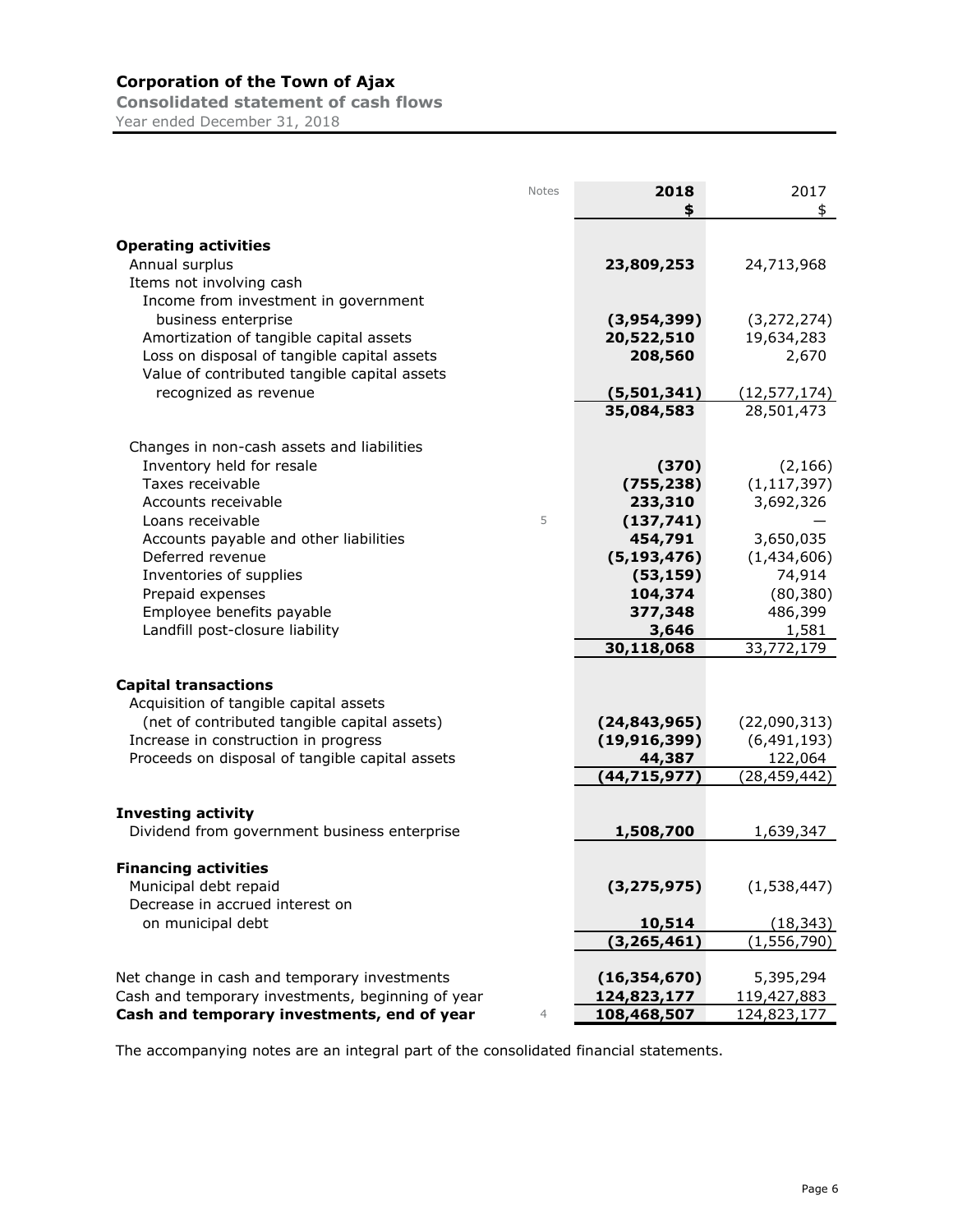#### **1. Summary of significant accounting of policies**

#### *Management responsibility*

The consolidated financial statements (the "financial statements") of Corporation of the Town of Ajax (the "Town") are the representations of management prepared in accordance with accounting policies and standards established by the Public Sector Accounting Board ("PSAB") of the Chartered Professional Accountants of Canada (CPA Canada).

#### *Basis of accounting*

The focus of these financial statements is on the financial position of the Town and the changes thereto. The consolidated statement of financial position includes all the financial assets and liabilities of the Town as well as non-financial assets. Financial assets are those assets which could provide resources to discharge existing liabilities or finance future operations. Net financial assets form a part of the financial position and are the difference between financial assets and liabilities. This provides information about the municipality's overall future revenue requirements and its ability to finance activities and meet its obligations. Non-financial assets are normally used to deliver services. Their value lies with their service potential rather than their ability to generate future cash inflows. They form part of the financial position as they provide resources that the government can employ in the future to meet its objectives. The accumulated surplus is made up of the combination of net financial assets and non-financial assets.

Significant accounting policies adopted by the Town are as follows:

- (a) *Reporting entity* 
	- *(i) Consolidated financial statements*

The consolidated financial statements reflect the assets, liabilities, revenues and expenses of the reporting entity. The reporting entity is comprised of the activities of all committees of Council, the Town of Ajax Public Library Board, the Ajax Downtown Business Improvement Area and the Pickering Village Business Improvement Area which are controlled by the Town.

All material inter-fund transactions and balances are eliminated on consolidation.

*(ii) Investment in Veridian Corporation* 

The Town's investment in Veridian Corporation is accounted for on a modified equity basis, consistent with generally accepted accounting principles as recommended by PSAB for investments in government business enterprises. Under the modified equity basis, Veridian Corporation's accounting policies are not adjusted to conform to those of the Town and inter-organizational transactions and balances are not eliminated. The Town recognizes its equity interest in the annual earnings or loss of Veridian Corporation in its consolidated statement of operations with a corresponding increase or decrease in its investment asset account. Dividends that the Town may receive from Veridian Corporation and other capital transactions are reflected as adjustments in the investment asset account.

*(iii) Operations of School Boards and the Region of Durham* 

The taxation, other revenues, expenses, assets and liabilities with respect to the operations of the school boards and the Region of Durham are not reflected in these consolidated financial statements.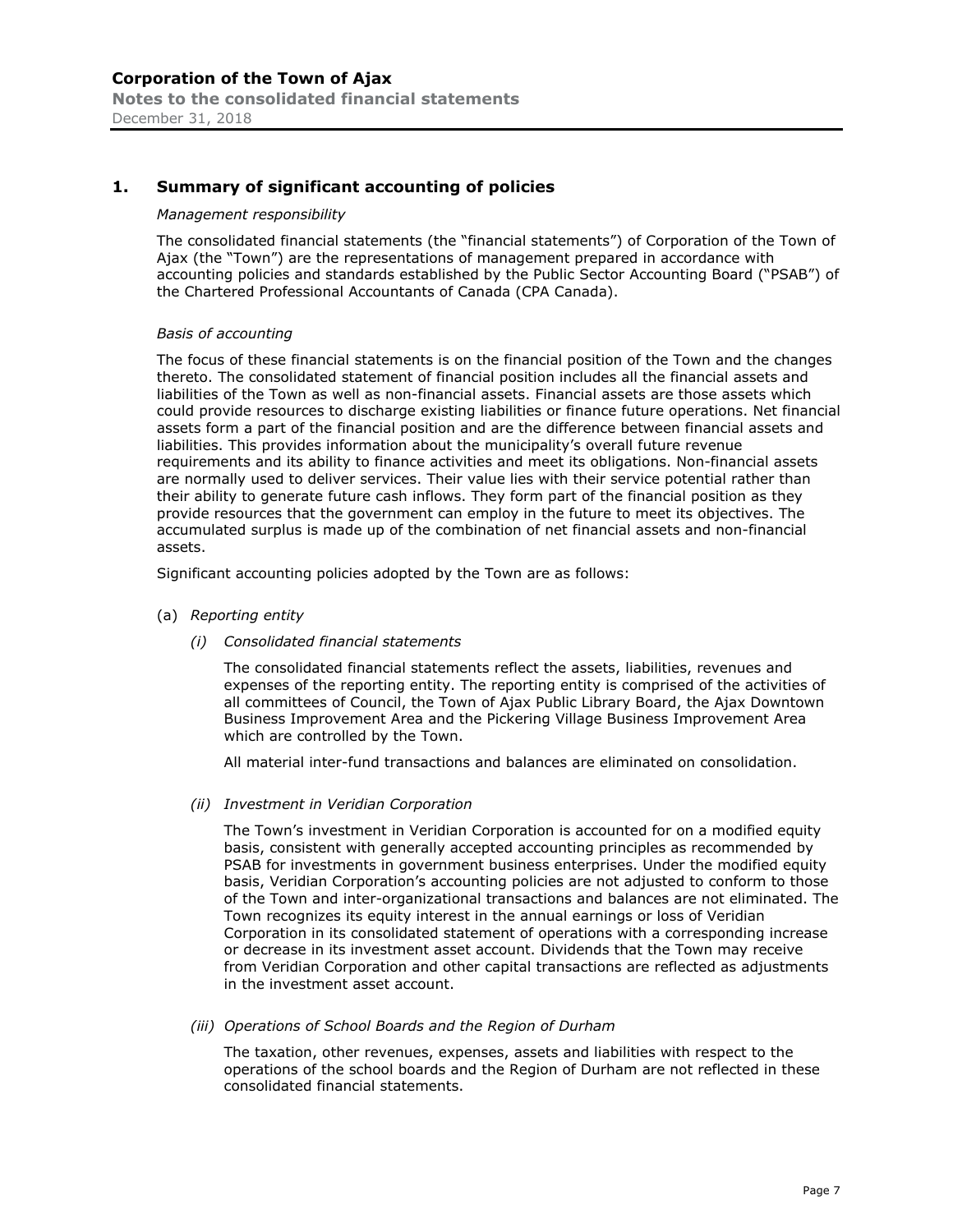# **Corporation of the Town of Ajax Notes to the consolidated financial statements**

December 31, 2018

#### **1. Significant accounting policies (continued)**

*Basis of accounting (continued)* 

#### (b) *Basis of accounting*

*(i) Accrual basis of accounting* 

Revenue and expenses are reported on the accrual basis of accounting. The accrual basis of accounting recognizes revenues as they are earned and measurable; expenses are recognized as they are incurred and measurable as a result of the receipt of goods and services and the creation of a legal obligation to pay.

*(ii) Tax revenue* 

Tax revenue is recognized on all taxable properties within the Town included in the tax roll provided by the Municipal Property Assessment Corporation, using property values included in the tax roll or property values that can be reasonably be estimated by the Town as it relates to supplementary or omitted assessments using tax rates authorized by Council for the Town's own purposes in the period for which the tax is levied.

*(iii) Government transfers* 

Government transfers are recognized as revenues by the Town in the period during which the transfer is authorized and any eligibility criteria are met unless they are restricted through stipulations that require specific actions to be carried out in order to keep the transfer. For such transfers, revenue is recognized when the stipulation has been met.

#### *(iv) Investments*

Temporary investments are recorded at the lower of cost and market value. Accrued interest is included in accounts receivable.

#### *(v) Inventory*

Inventory is valued at cost which is determined on a weighted-average basis.

*(vi) Loans receivable* 

Loans receivable are recorded at cost less any amount for valuation allowance. A valuation allowance would be made if collection is in doubt. Interest on loans receivable is accrued in accordance with the terms of the agreement(s), to the extent that it is considered collectible.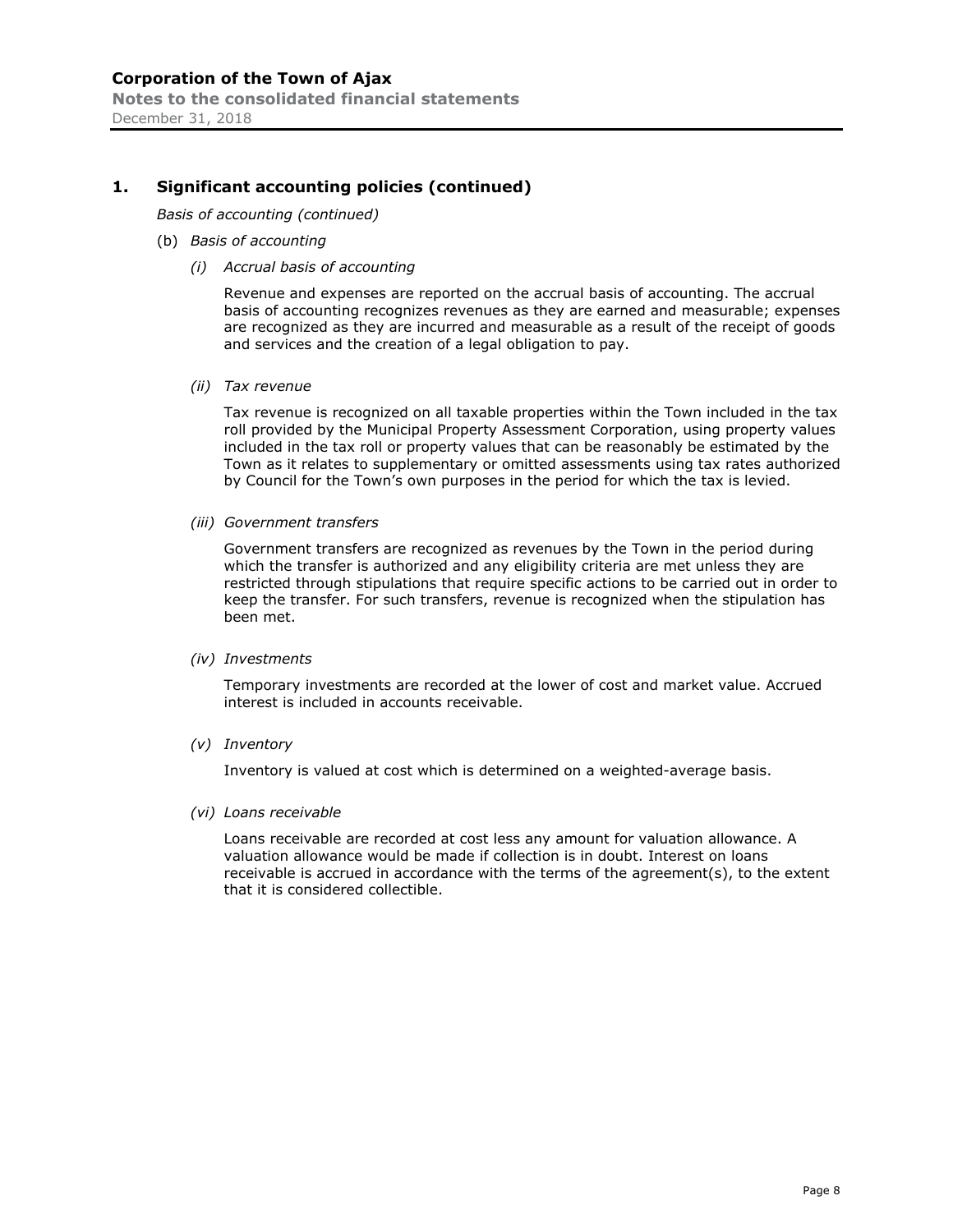**Notes to the consolidated financial statements**  December 31, 2018

#### **1. Significant accounting policies (continued)**

*Basis of accounting (continued)* 

- *(b) Basis* of accounting (continued)
	- *(vii) Tangible capital assets ("TCA")*

Tangible capital assets are recorded at cost less accumulated amortization. Cost includes all costs directly related to acquisition or construction of the tangible capital asset including transportation costs, installation costs, design and engineering fees, legal fees and site preparation costs. Amortization is recorded on a straight-line basis over the estimated life of the tangible capital asset commencing once the asset is available for use as follows:

| Land improvements                | $15-40$ years |
|----------------------------------|---------------|
| <b>Buildings</b>                 | $20-50$ years |
| Computer hardware/software       | 5 years       |
| Vehicles and rolling equipment   | $7-20$ years  |
| Furniture fixtures and equipment | $5-20$ years  |
| Road network                     | $20-75$ years |
| Storm water network              | $25-75$ years |

One-half of the annual amortization is charged in the year of acquisition and in the year of disposal. Assets under construction are not amortized until the asset is available for productive use. Land is not amortized.

Tangible capital assets received as contributions, excluding road allowances, are recorded at their fair value at the date contributed, and that amount is also recorded as revenue. Contributed road allowances are recorded at nominal value.

#### *(viii) Intangible assets*

Intangible assets are not recognized as assets in the financial statements.

*(ix) Liability for Contaminated Sites* 

A liability for the remediation of a contaminated site is recognized as the best estimate of the amount required to remediate the contaminated site when contamination exceeding an environmental standard exists, the Town is either directly responsible or accepts responsibility, it is expected that the future economic benefit will be given up, and a reasonable estimate of the amount is determinable. If the likelihood of the Town's obligation to incur these costs is either not determinable, or if an amount cannot be reasonably estimated, the costs are disclosed as contingent liabilities in the notes to the financial statements.

#### *(x) Deferred revenue*

Deferred revenues represent user charges and fees which have been collected but for which the related services have yet to be performed. These amounts will be recognized as revenues in the fiscal year the services are performed. In addition, any contributions received with external restrictions are deferred until the related expenditures are made.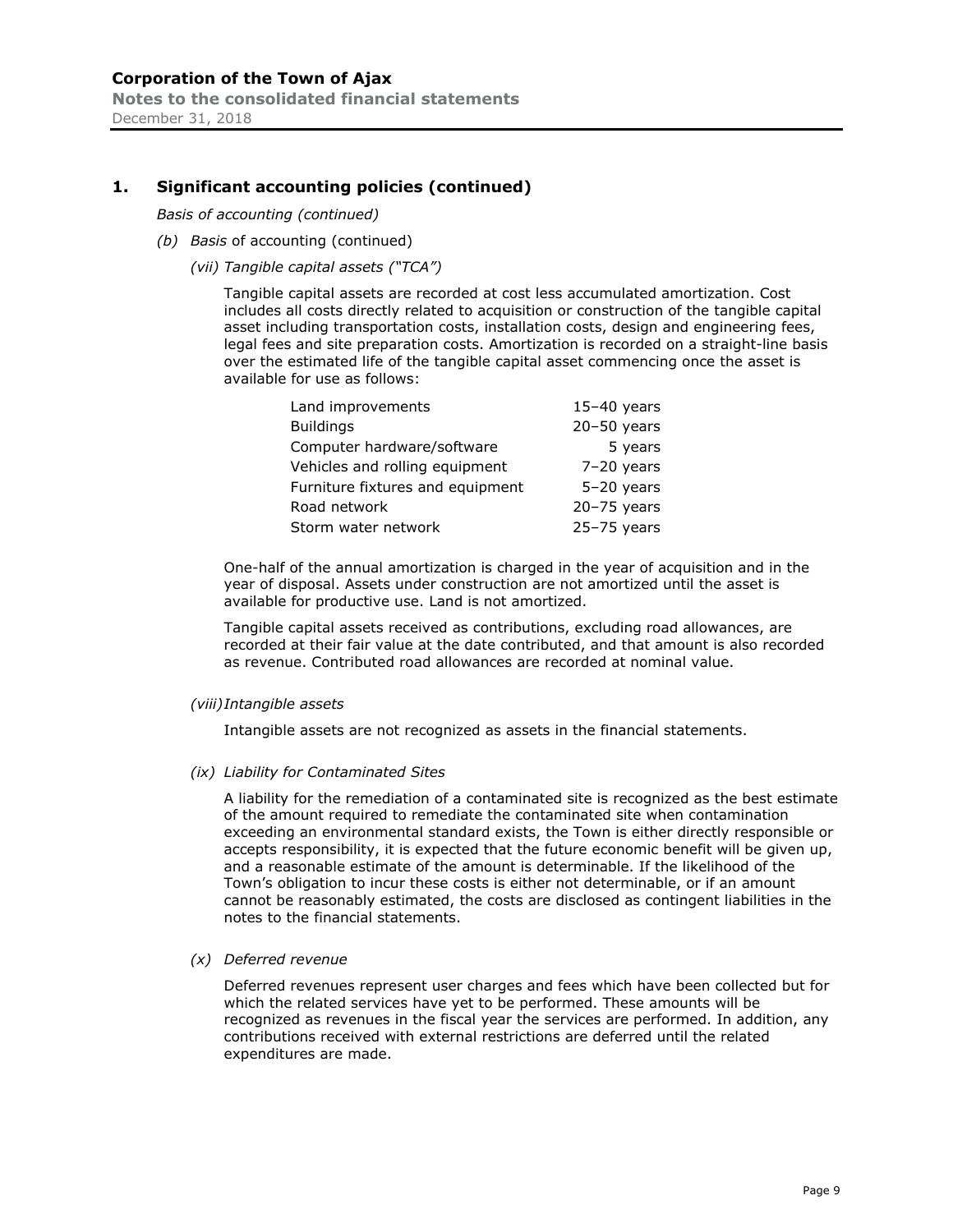**Notes to the consolidated financial statements**  December 31, 2018

#### **1. Significant accounting policies (continued)**

- *(b) Basis of accounting (continued)* 
	- *(xi) Post-employment benefits*

The present value of the cost of providing employees with future benefit programs is recognized as employees earn these entitlements through service. Actuarial gains and losses are amortized over the average remaining service period ("ARSP").

*(xii) Use of estimates* 

The preparation of financial statements in conformity with Canadian public sector accounting standards requires management to make estimates and assumptions that affect the reported amounts in the financial statements and accompanying notes. Accounts involving significant estimates include allowance for doubtful accounts, accrued liabilities, employee future benefits liabilities, landfill post closure liability and estimates relating to tangible capital assets. Actual results could differ from these estimates.

#### **2. Operations of school boards and the Region of Durham**

Further to Note 1 (a) (iii) requisitions are made by the Region of Durham and School Boards requiring the Town to collect property taxes and payments in lieu of property taxes on their behalf. The amounts collected and remitted are summarizes as follows:

|                                       | <b>Region</b>                         | School board                        |
|---------------------------------------|---------------------------------------|-------------------------------------|
| Taxation<br>Payments in lieu of taxes | 117,833,021<br>838,293<br>118,671,314 | 46,548,314<br>561,308<br>47,109,622 |

#### **3. Cash and temporary investments**

|                       | 2018        | 2017        |
|-----------------------|-------------|-------------|
|                       | S           |             |
|                       |             |             |
| Unrestricted          |             |             |
| Cash                  | 75,104,531  | 65,239,615  |
| Temporary investments | 7,071,993   | 26,636,878  |
|                       | 82,176,524  | 91,876,493  |
| Restricted (Note 4)   |             |             |
| Cash                  | 26,291,983  | 27,946,684  |
| Temporary investments |             | 5,000,000   |
|                       | 108,468,507 | 124,823,177 |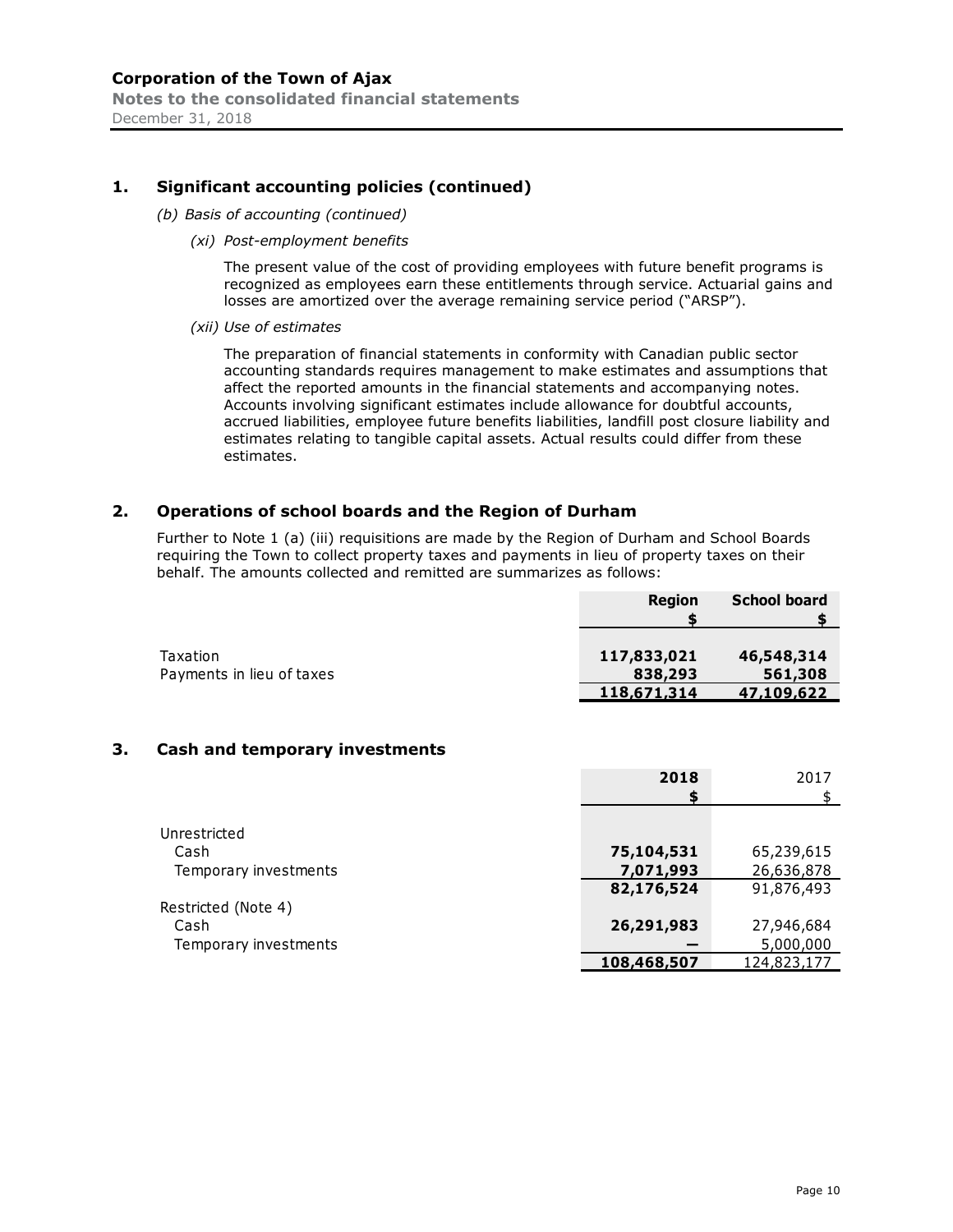#### **3. Cash and temporary investments (continued)**

Cash and temporary investments consist of cash held on deposit in bank accounts and in Guaranteed Investment Certificates (GICs). The cash in the bank is earning interest on a monthly basis. The interest rate is based on average balances and will fluctuate based on the bank's prime rate. The Corporation holds four GICs purchased from the Royal Bank of Canada totaling \$7,019,756. The rate of return on these GICs range from 1.15% to 2.2%. The temporary investments held by The Ajax Public Library consist of a \$52,237 redeemable GIC maturing on September 19, 2019 at an interest rate of 0.50%; principal and interest are reinvested each year.

#### **4. Restricted assets**

|                                         | 2018        | 2017        |
|-----------------------------------------|-------------|-------------|
|                                         |             |             |
|                                         |             |             |
| Cash and temporary investments (Note 3) | 26,291,983  | 27,946,684  |
| Interest receivable                     | 48,155      | 61,233      |
| Due to own municipality                 | (5,819,301) | (7,083,200) |
|                                         | 20,520,837  | 20,924,717  |

Restricted assets represent assets of obligatory reserve funds and certain deferred grants (Note 8).

#### **5. Loans receivable**

The Town of Ajax holds a loan receivable of \$1,559,741 (\$1,422,000 in 2017) bearing interest at 4%. The loan, including interest, is due on August 31, 2019 and is secured by a registered first mortgage.

#### **6. Investment in government business enterprise**

(a) Veridian Corporation is owned by the Town of Ajax, City of Pickering, Municipality of Clarington and the City of Belleville. The Town has a 32.1% per cent interest in Veridian Corporation. Veridian Corporation, as a government business enterprise, is accounted for on the modified equity basis in these financial statements. Veridian Corporation serves as the electrical distribution utility for a number of communities including the four noted above and conducts non-regulated utility service ventures through its subsidiaries.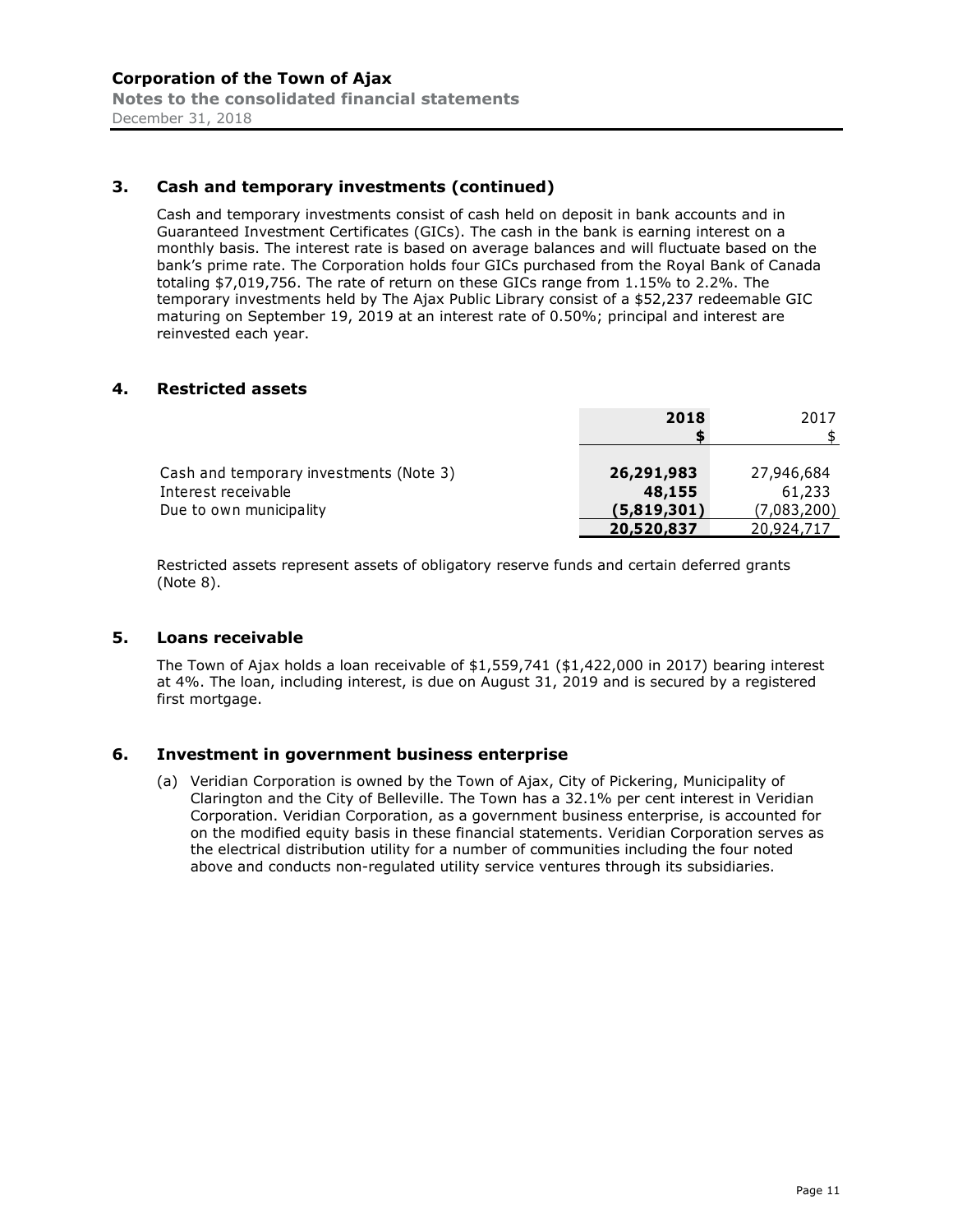# **6. Investment in government business enterprise (continued)**

(a) (continued)

The following table provides condensed supplementary consolidated financial information for the corporation and its subsidiaries for the year ended December 31. The amounts are disclosed in thousands of dollars:

|                                                   | 2018              | 2017       |
|---------------------------------------------------|-------------------|------------|
|                                                   | (000's)           | (000's)    |
|                                                   | \$                | \$         |
| Assets                                            |                   |            |
| Current                                           | 70,908            | 77,555     |
| Capital and intangibles                           | 291,057           | 269,380    |
| Other                                             | 166               | 1,097      |
| <b>Total assets</b>                               | 362,131           | 348,032    |
| Regulatory balances                               | 7,217             | 2,852      |
| Total assets and regulatory balances              | 369,348           | 350,884    |
|                                                   |                   |            |
| Liabilities                                       |                   |            |
| Current                                           | 152,979           | 116,129    |
| Long-term debt                                    | 37,132            | 65,021     |
| Other                                             | 33,310            | 29,765     |
| <b>Total liabilities</b>                          | 223,421           | 210,915    |
|                                                   |                   |            |
| Shareholders' equity                              |                   |            |
| Share capital                                     | 67,260            | 67,260     |
| Contributed capital                               | 25                | 25         |
| Accumulated other comprehensive loss              | (53)              | (316)      |
|                                                   |                   | 63,258     |
| Retained earnings<br>Total equity                 | 70,537<br>137,769 | 130,227    |
|                                                   |                   |            |
| Regulatory balances                               | 8,158             | 9,742      |
| Total liabilities, equity and regulatory balances | 369,348           | 350,884    |
|                                                   |                   |            |
| Comprehensive Income                              |                   |            |
| Commodity revenue                                 | 266,543           | 280,206    |
| Commodity expenses                                | (269, 157)        | (277, 975) |
| Distribution revenue                              | 54,254            | 52,225     |
| Operating expenses                                | (42, 200)         | (41,620)   |
| Other expense                                     | (3, 333)          | (3,631)    |
| Accumulated other comprehensive loss              | 263               | 24         |
| Net movements in regulatory balances, net of tax  | 5,949             | 965        |
| Total comprehensive income for the year           | 12,319            | 10,194     |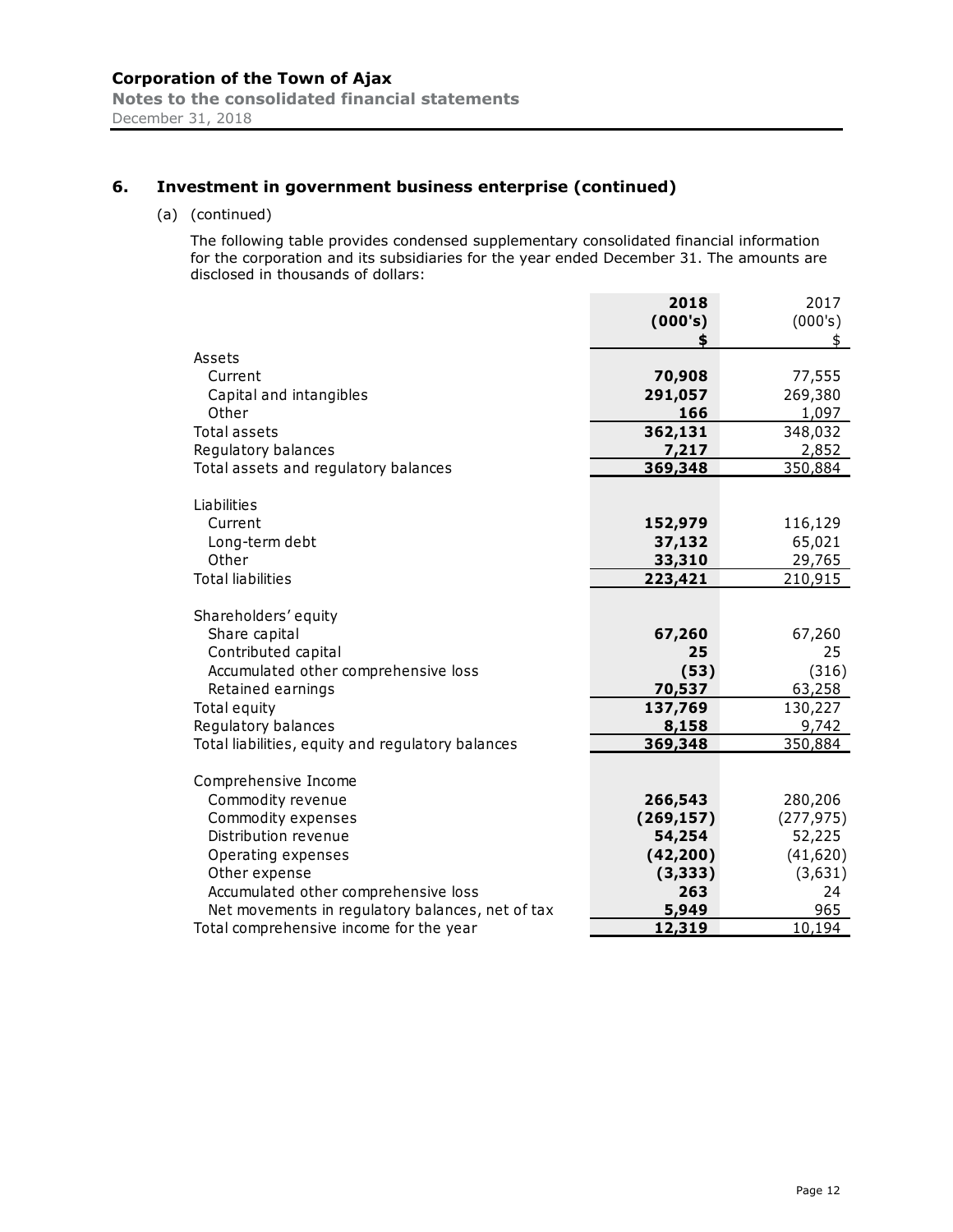#### **6. Investment in Veridian Corporation (continued)**

*(b) Equity in Veridian Corporation* 

|                                                                 | 2018        | 2017        |
|-----------------------------------------------------------------|-------------|-------------|
| Balance, beginning of year                                      | 61,413,070  | 59,780,143  |
| Equity share of net earnings for<br>the year, net of adjustment | 3,954,399   | 3,272,274   |
| Dividend received from Veridian Corporation                     | (1,508,700) | (1,639,347) |
| Balance, end of year                                            | 63,858,769  | 61,413,070  |

#### *(c) Promissory note receivable*

The following promissory notes are receivable and form part of the investment in government business enterprise:

|                           | 2018       | 2017       |
|---------------------------|------------|------------|
|                           |            |            |
|                           |            |            |
| Veridian Corporation      | 5,550,000  | 5,550,000  |
| Veridian Connections Inc. | 14,060,000 | 14,060,000 |
|                           | 19,610,000 | 19,610,000 |

#### *Veridian Corporation*

The note issued by Veridian Corporation has a maturity date of December 31, 2018 as per by-law 79-2015.

The interest rate of the note issued by Veridian Corporation is the greater of:

- 6%;
- A rate equal to the Ontario Energy Board's deemed long-term debt rate with interest rate changes effective May  $1<sup>st</sup>$  of each year.

Subsequent to year end, the maturity date of the note was extended to the earlier of December 31, 2019, or the closing date of the merger between Veridian Corporation and Whitby Hydro Energy Corporation as described in Note 6(f).

#### *Veridian Connections Inc.*

On March 29, 2010 by-law 46-2010 was approved by Council which amended the note issued by Veridian Connections Inc. only. The maturity date of the note is November 1, 2039 with the following interest rates:

 Every 5 years, starting January 1, 2015 the rate will be reset based on the Ontario Energy Board's deemed long term debt rate.

On November 20, 2014, the Ontario Energy Board's deemed long term rate has been established for the five year period commencing January 1, 2015 until December 31, 2019 at 4.47% less 30 basis points. This rate will be reset on January 1, 2020.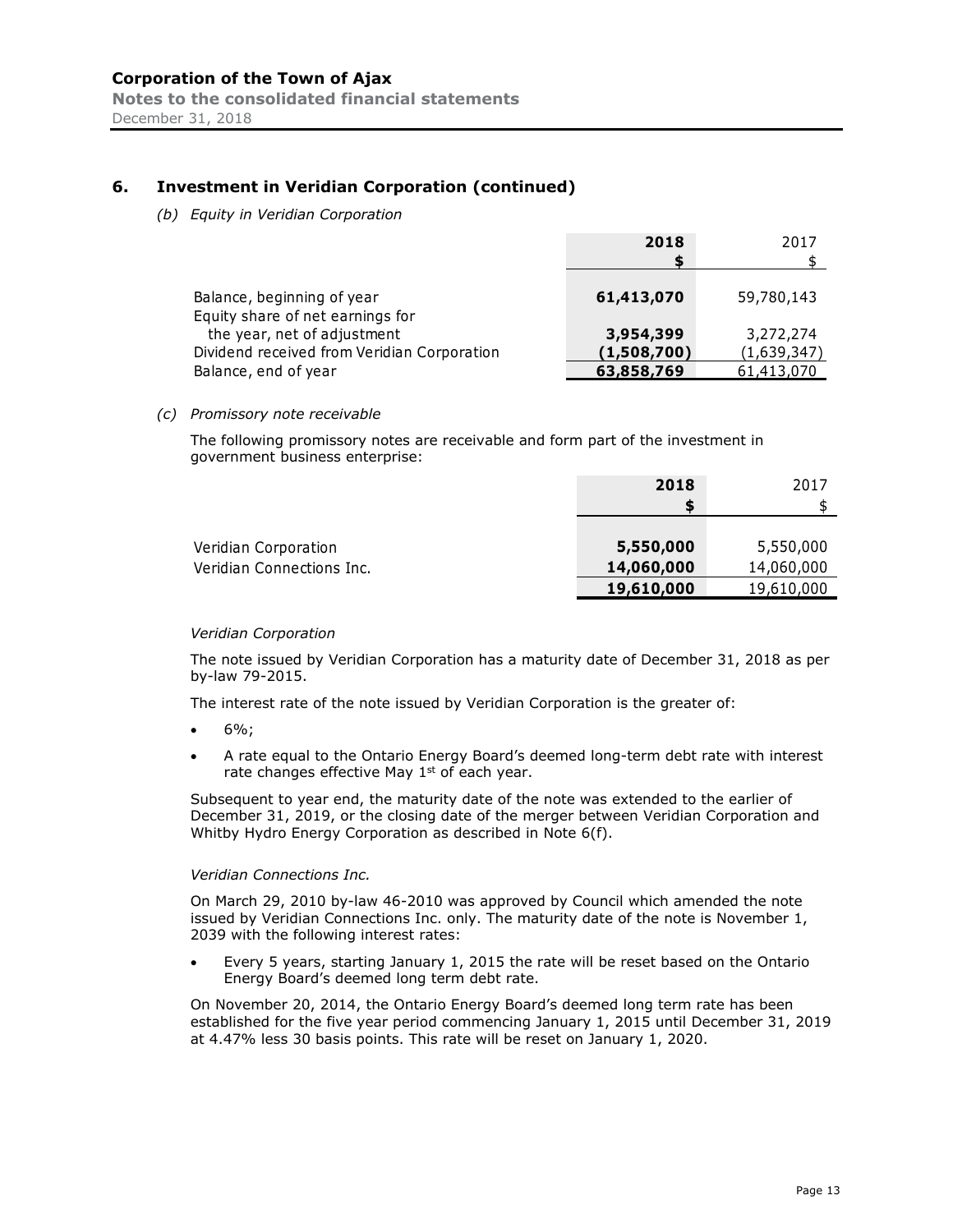#### **6. Investment in Veridian Corporation (continued)**

*(c) Promissory note receivable (continued)* 

The Town may demand full or partial repayment with six months' notice with certification that the funds are required for municipal purposes.

The Town has signed an inter-creditor agreement confirming the subordinated ranking of these promissory notes to the senior debt financing issued by Veridian.

- *(d) Contingencies and guarantees of Veridian Corporation (the "Corporation") as disclosed in their financial statements are as follows:*
	- *(i) Insurance claims*

The Corporation is a member of the Municipal Electric Association Reciprocal Insurance Exchange ("MEARIE") which was created on January 1, 1987. A reciprocal insurance exchange may be defined as a group of persons formed for the purpose of exchanging reciprocal contracts of indemnity or inter-insurance with each other. MEARIE provides general liability insurance to member electric utilities. MEARIE also provides vehicle and property insurance to the Corporation.

Insurance premiums charged to each member utility consist of a levy per \$1,000 of service revenue subject to a credit or surcharge based on each electric utility's claims experience. The maximum coverage is \$30,000,000 per occurrence for liability insurance, \$21,000,000 for vehicle insurance and \$119,736,000 for property insurance, plus \$10,000,000 excess coverage on top of the regular liability and vehicle coverage.

#### *(ii) Contractual obligation - Hydro One Networks Inc.*

The Corporation's subsidiary, Veridian Connections Inc. ("VCI"), is party to a connection and cost recovery agreement with Hydro One related to the construction by Hydro One of a transformer station designated to meet VCI's anticipated electricity load growth. Construction of the project was completed during 2007 and VCI connected to the transformer station during 2008.

To the extent that the cost of the project is not recoverable from future transformation connection revenues, VCI is obliged to pay a capital contribution equal to the difference between these revenues and the construction costs allocated to VCI. The construction costs allocated to VCI for the project are \$9,975,000.

The Corporation has recorded a liability and a corresponding intangible asset for \$1,484,000, as at December 31, 2018 (\$1,212,000 in 2017), based on management's best estimate of the present value of the future transformation connection revenue shortfall. Hydro One is in the process of performing a true-up based on actual load at the end of the tenth anniversary of the in-service date and is expected to perform another true-up based on actual load at the end of the fifteenth anniversary of the inservice date.

#### *(iii) General claims*

From time to time, the Corporation is involved in various lawsuits, claims and regulatory proceedings in the normal course of business. In the opinion of management, the outcome of such matters will not have a material adverse effect on the Corporation's consolidated financial position and results of operations or cash flows.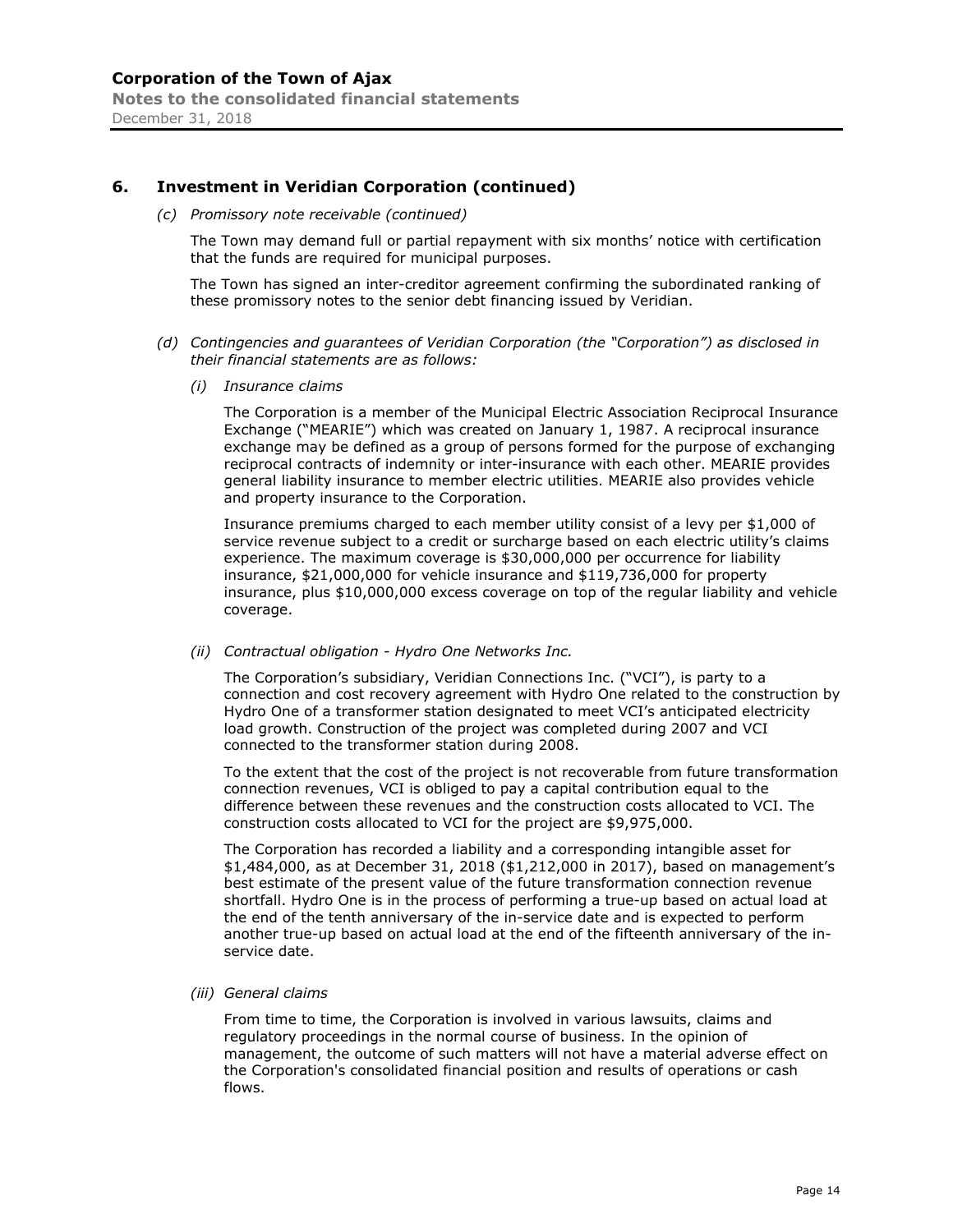#### **6. Investment in Veridian Corporation (continued)**

#### *(e) Lease commitments*

Future minimum lease payment obligations under operating leases are as follows:

| 2019       | h             |
|------------|---------------|
| 2020       | 2             |
| 2021       | $\mathcal{P}$ |
| 2022       | 2             |
| 2023       | $\mathcal{P}$ |
| Thereafter | 50            |
|            | 64            |

#### *(f) Subsequent event*

On April 1, 2019, Veridian Corporation amalgamated with Whitby Hydro Energy Corporation to form Elexicon Corporation. The previous shareholders of Veridian Corporation being the City of Pickering, the Town of Ajax, the City of Belleville and the Municipality of Clarington will own 68% of Elexicon Corporation, with the Town of Whitby owning the remaining 32% interest. Veridian Corporation will no longer exist after March 31, 2019. The financial impact of the amalgamation on the Town's investment and equity will be reported in the Town's fiscal 2019 financial statements.

#### **7. Liability for contaminated site**

The Town has recorded an unfunded liability of \$647,000 (\$647,000 in 2017) in accounts payable and accrued liabilities for the estimated remediation costs associated with a Town owned site with identified contaminates in the soil. The liability estimate for the site identified was based on an environmental assessment conducted by a third party engineering firm. At this time, the Town does not anticipate obtaining any recoveries in respect of the estimated liability*.* 

#### **8. Deferred revenue**

The obligatory reserve funds and other deferred revenue balances are summarized below:

|                          | 2018       | 2017       |
|--------------------------|------------|------------|
|                          |            |            |
|                          |            |            |
| Obligatory reserve funds |            |            |
| Development charges      | 8,570,427  | 15,459,266 |
| Gas tax                  | 7,897,046  | 7,338,504  |
| Recreational land        | 2,248,789  | 2,075,382  |
| Building approvals       | 1,275,427  | 1,051,564  |
|                          | 19,991,689 | 25,924,716 |
| Other unearned revenues  | 2,358,454  | 1,618,903  |
|                          | 22,350,143 | 27,543,619 |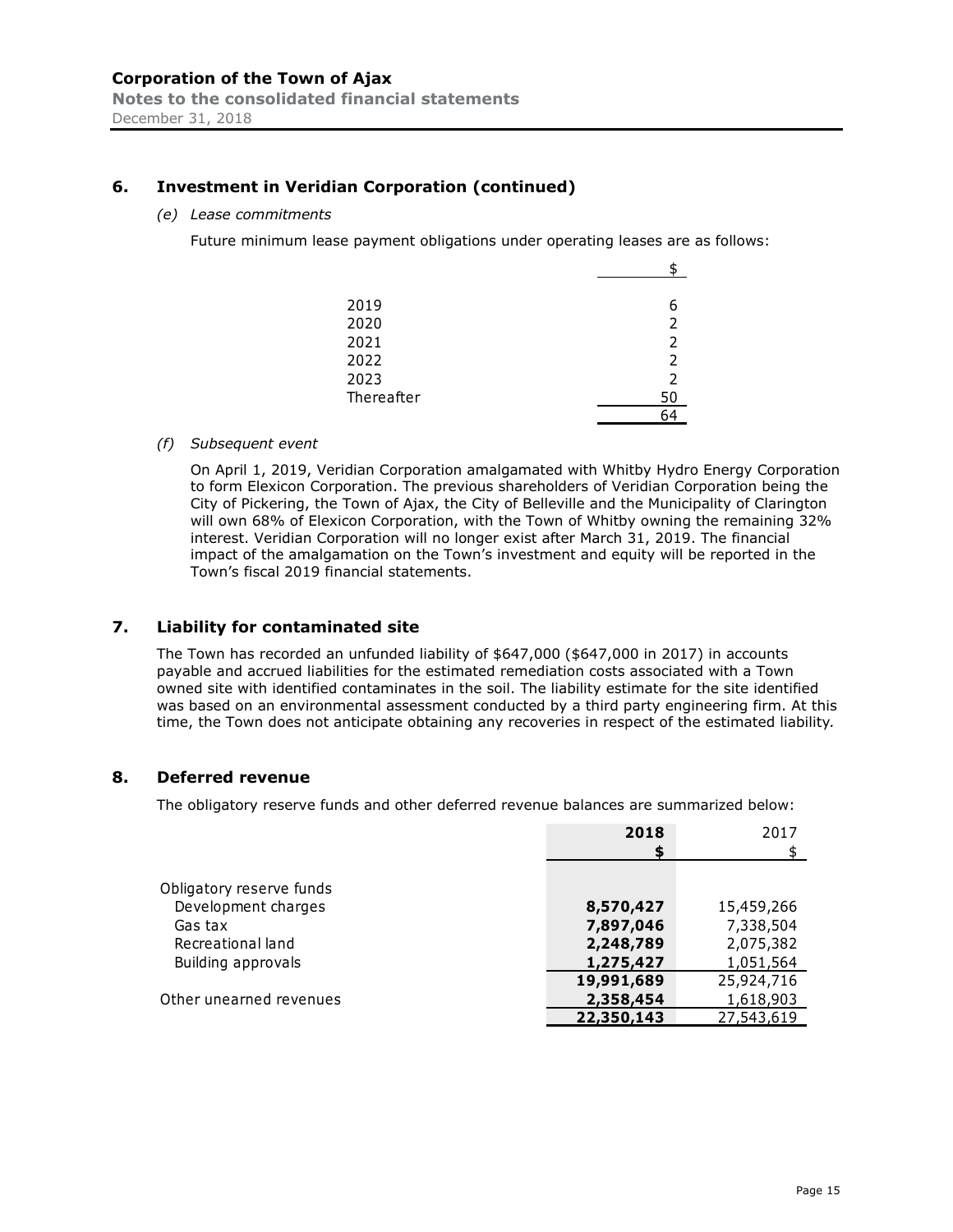**Notes to the consolidated financial statements**  December 31, 2018

#### **8. Deferred revenue (continued)**

The changes during the year in obligatory reserve funds which are reflected directly in the deferred revenue balance are analyzed as follows:

|                                     | <b>Development</b><br>charges act<br>\$ | Gas<br>tax<br>\$ | <b>Recreational</b><br>land<br>\$ | <b>Building</b><br>approvals | <b>Total</b>   |
|-------------------------------------|-----------------------------------------|------------------|-----------------------------------|------------------------------|----------------|
| Opening balance<br>Restricted funds | 15,459,266                              | 7,338,504        | 2,075,382                         | 1,051,564                    | 25,924,716     |
| received                            | 7,494,671                               | 3,490,865        | 130,764                           |                              | 11,116,300     |
| Interest earned                     | 327,169                                 | 148,696          | 42,643                            |                              | 518,508        |
| Revenue recognized                  | (14, 710, 681)                          | (3,081,018)      |                                   | 223,864                      | (17, 567, 835) |
| Closing balance                     | 8,570,425                               | 7,897,047        | 2,248,789                         | 1,275,428                    | 19,991,689     |

#### **9. Municipal debt**

|                                                                                                                                                                                                              | 2018        | 2017        |
|--------------------------------------------------------------------------------------------------------------------------------------------------------------------------------------------------------------|-------------|-------------|
|                                                                                                                                                                                                              |             |             |
| The municipality has assumed responsibility for the<br>payment of principal and interest charges on<br>certain debt issued by the Regional Municipality<br>of Durham and internally. At the end of the year, |             |             |
| the outstanding principal was                                                                                                                                                                                | 15,520,813  | 14,431,788  |
| Amount to be recovered from future revenue                                                                                                                                                                   | 15,520,813  | 14,431,788  |
| Less: amount owed to operating fund                                                                                                                                                                          | (7,894,000) | (3,529,000) |
| Net municipal debt                                                                                                                                                                                           | 7,626,813   | 10,902,788  |

The above long-term debt has interest rates ranging from 2.75% to 5.12% per annum and maturity dates in, 2019, 2020, 2022 and 2028. The annual required payment expected for 2019 is \$1,681,865 including principal and interest, and the timing of principal repayments are as follows to be paid from general municipal revenues:

| 2019            | 1,377,036 |
|-----------------|-----------|
| 2020            | 1,133,706 |
| 2021            | 1,183,071 |
| 2022            | 502,000   |
| 2023            | 520,000   |
| 2024 and beyond | 2,911,000 |
|                 | 7,626,813 |

The above debt issued in the name of the Town has been approved by by-law as required by legislation. The annual principal and interest payments required to service these liabilities are within the annual debt repayment limit prescribed by the Ministry of Municipal Affairs and Housing. Interest paid or payable in 2018 and included in expenses is \$434,450 (\$511,062 in 2017).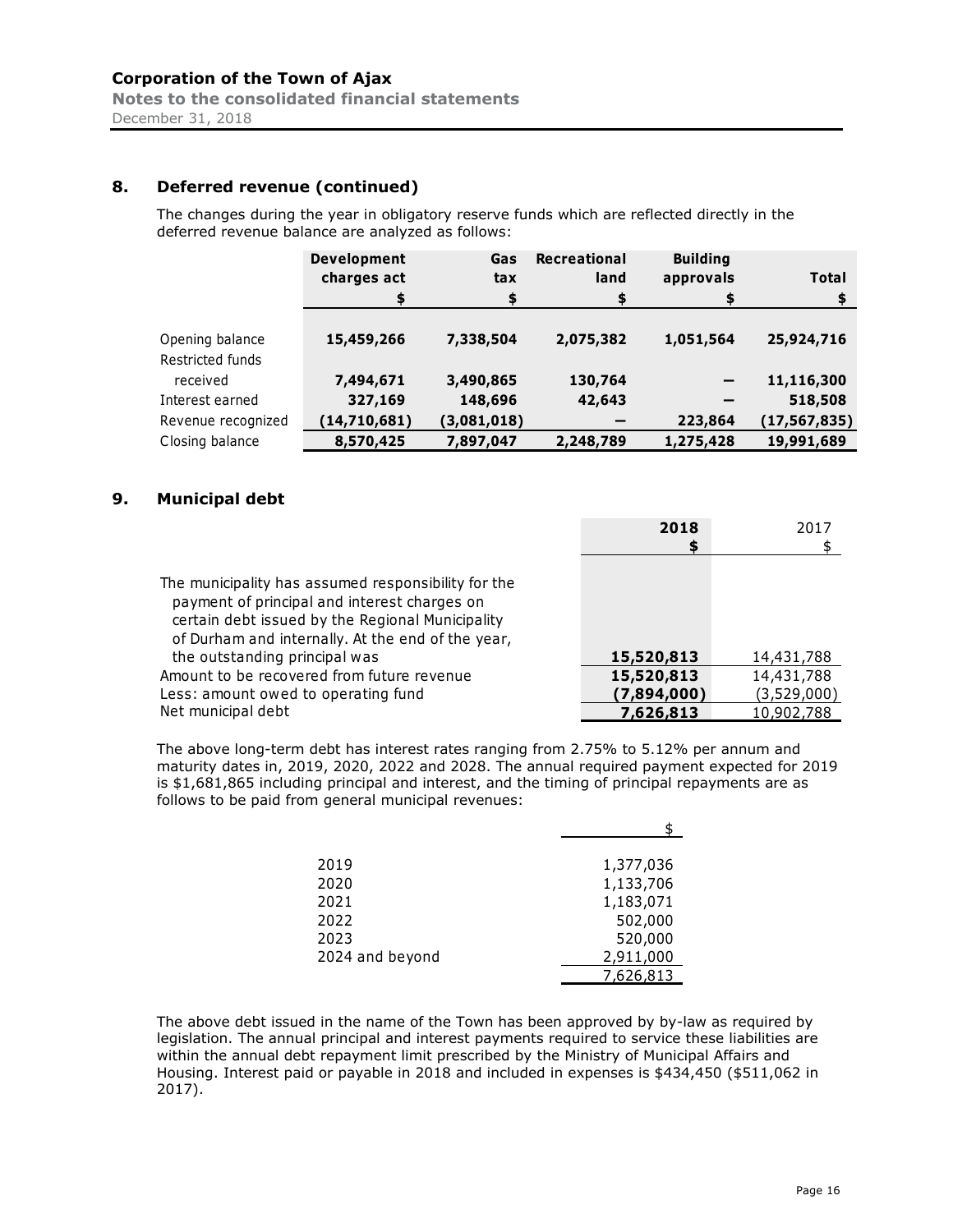#### **10. Employee benefits payable**

The Town provides certain employee benefits which will require funding in the future.

|                                                 | 2018       | 2017       |
|-------------------------------------------------|------------|------------|
|                                                 |            |            |
|                                                 |            |            |
| Vacation payable                                | 1,398,503  | 1,397,801  |
| Post employment benefits                        | 5,974,689  | 5,687,743  |
| Council severance                               | 255,700    | 166,000    |
|                                                 | 7,628,892  | 7,251,544  |
| Less: amount already funded from operations to  |            |            |
| mitigate the future impact of these obligations | (529, 033) | (438, 631) |
| Unfunded portion                                | 7,099,859  | 6,812,913  |
|                                                 |            |            |

#### *(a) Vacation payable*

Vacation pay owing at December 31, 2018 has been partially funded from operations and is included in employee future benefits payable in these financial statements.

#### *(b) Post-employment benefits*

The Town sponsors a defined benefit plan for retirement benefits other than pensions for substantially all of its employees and councillors. The plan provides extended health and dental as well as vision coverage to full-time employees and councillors. The plan is unfunded and requires no contribution from employees or councillors. Total benefit payments to retirees during the year were \$407,453 (\$336,862 in 2017).

Actuarial valuations for accounting purposes are performed triennially using the projected benefit method prorated on services. An actuarial valuation was completed as at December 31, 2016 and an accrued benefit obligation of \$6,904,940 is based on a projection from that valuation to December 31, 2018.

The post-employment benefit liability at December 31, 2018 includes the following components:

|                                                                                   | 2018                   | 2017                     |
|-----------------------------------------------------------------------------------|------------------------|--------------------------|
| Actuarially determined accrued benefit obligation<br>Unamortized actuarial losses | 6,904,940<br>(930.251) | 7,187,615<br>(1,499,872) |
|                                                                                   | 5,974,689              | 5,687,743                |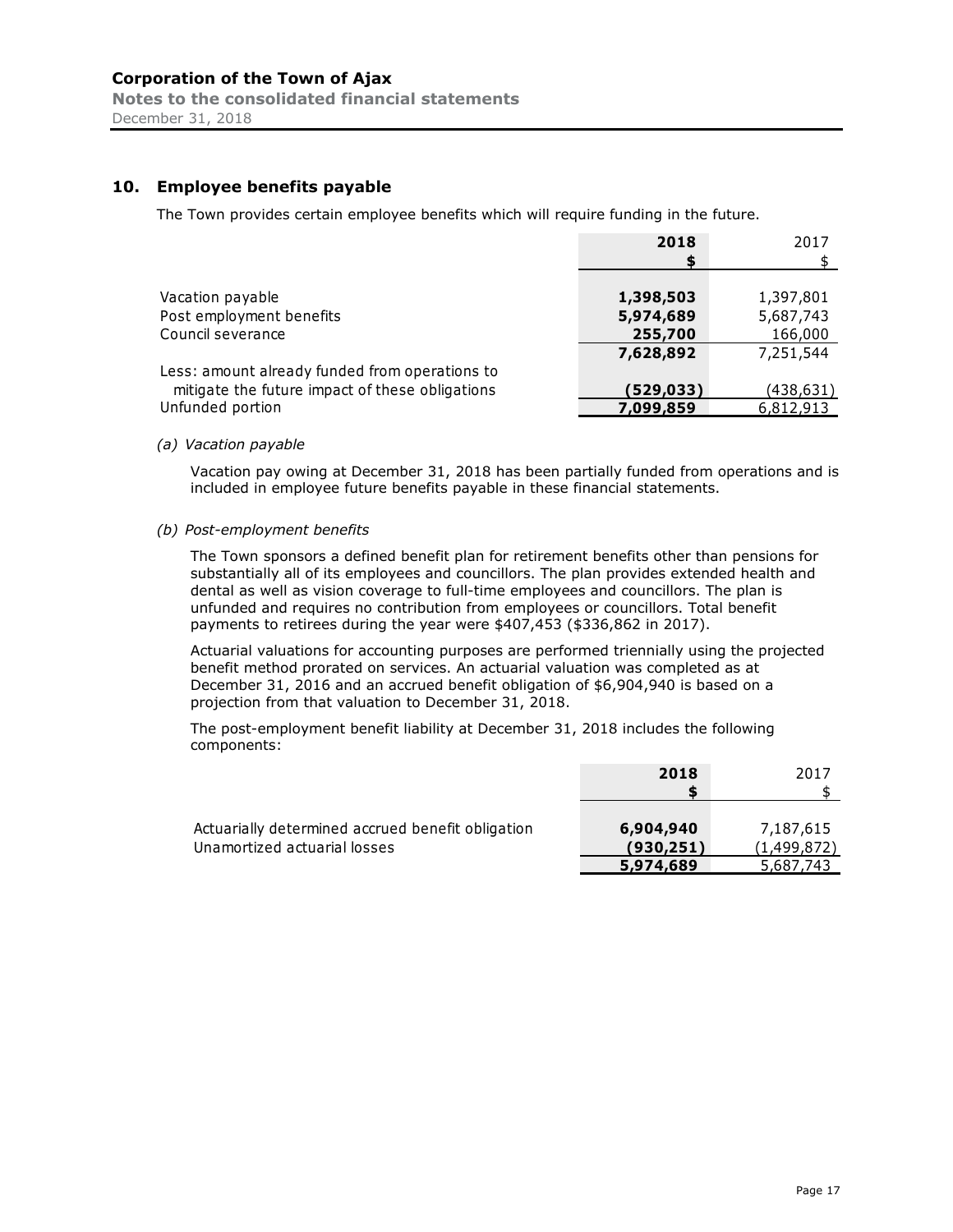#### **10. Employee benefits payable (continued)**

#### *(b) Post-employment benefits (continued)*

The current actuarial valuation is based on a number of assumptions about future events, such as inflation rates, interest rates, medical inflation rates, wage and salary increases, and employee turnover and mortality. The assumptions used reflect the Town's best estimates; however actual experience may vary from these estimates. The main actuarial assumptions employed for the valuation are as follows:

| Expected inflation rate                         | 2.50%       |
|-------------------------------------------------|-------------|
| Discount rate                                   | 3.75%       |
| Medical cost increases                          |             |
| First year                                      | 7.00 %      |
| Decreasing over 10 years to                     | $3.5\%$     |
| Expected rate of dental cost increase           | 1% plus CPI |
| Estimated average remaining service life of the |             |
| employee group                                  | 14.0 years  |

The post-employment benefit expense is reported on the consolidated statement of operations in the various functional categories. Composition of the amount is as follows:

|                                                               | 2018               | 2017               |
|---------------------------------------------------------------|--------------------|--------------------|
| Current year benefit cost<br>Amortization of actuarial losses | 350,083<br>111,651 | 324,720<br>137,592 |
| Interest on post-employment benefit liability                 | 232,665            | 250,129            |
|                                                               | 694,399            | 712,441            |

#### *(c) Pension agreement*

The Town makes contributions to the Ontario Municipal Employees' Retirement Fund (OMERS), a multi-employer pension plan, on behalf of members of its staff. The plan is a defined benefit plan which specifies the amount of the retirement benefit to be received by the employees based on the length of service and rates of pay. The Administration Corporation Board of Directors, representing plan members and employers, is responsible for overseeing the management of the pension plan, including investment of the assets and administration of the benefits. OMERS provides pension services to 482,000 active and retired members and 984 employers.

Each year an independent actuary determines the funding status of OMERS Primary Pension Plan (the Plan) by comparing the actuarial value of invested assets to the estimated present value of all pension benefits that members have earned to date. The most recent actuarial value of the Plan was conducted at December 31, 2018. The results of this valuation disclosed total actuarial liabilities of \$100.1 billion in respect of benefits accrued for service with actuarial assets at that date of \$95.9 billion indicating an actuarial deficit of \$4.2 billion. As OMERS is a multi-employer plan, any pension plan surpluses or deficits are a joint responsibility of Ontario municipal organizations and their employees. As a result, the Town does not recognize any share of the OMERS pension surplus or deficit. The amount contributed to OMERS for 2018 was \$3,501,927 (\$3,418,654 in 2017).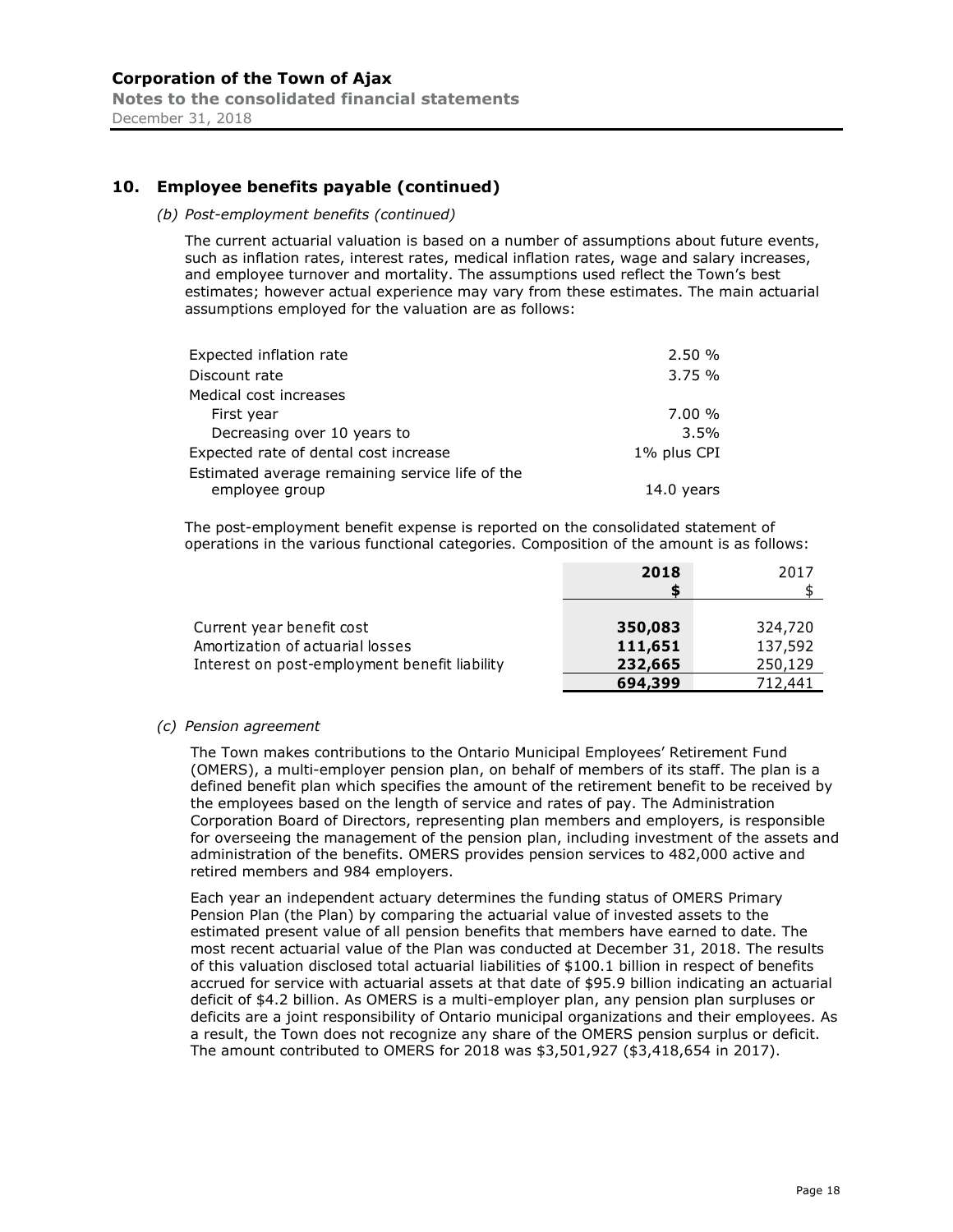#### **10. Employee benefits payable (continued)**

#### (d) *Council severance*

Part of the remuneration package includes eligibility of all Councillors to receive a severance payment of one month salary per year of continuous service, with a minimum of four years of continuous service, to a maximum payment of 12 months should they not be re-elected. The estimated liability based on service and salary levels as at December 31, 2018 totalling \$255,700 (\$166,000 in 2017) has been fully funded from operations and included in employee benefits payable in these financial statements.

#### **11. Landfill post-closure liability**

The Town owns one closed landfill site requiring post-closure care including monitoring of ground and surface water, leachate and gas, as well as ongoing maintenance and annual reporting to comply with environmental legislation. Municipalities are required to recognize liabilities for all of these future costs as the sites are filled, therefore all post-closure costs must be estimated and recognized fully for closed sites. This liability is unfunded and is therefore shown as a separate component of accumulated surplus (Note 12).

In 2013, an environmental consulting firm was engaged to provide an updated estimate post-closure costs. The estimate was based on assumptions regarding the nature and amount of annual expenses, an inflation factor of 2%, a 40 year future monitoring requirement and discounted at 3.75%. Actual experience may vary from these assumptions and as new information becomes available.

Based on an extrapolation of that valuation, the estimated present value of costs as at December 31, 2018 is \$ 400,414 (\$396,768 in 2017). Composition of the liability is as follows:

|                                          | 2018      | 2017      |
|------------------------------------------|-----------|-----------|
|                                          |           |           |
|                                          |           |           |
| Liability, beginning of the year         | 396,768   | 395,187   |
| Expenses                                 | (11, 448) | (11, 448) |
| Cost adjustment to account for inflation | 15,094    | 13,029    |
|                                          | 400,414   | 396,768   |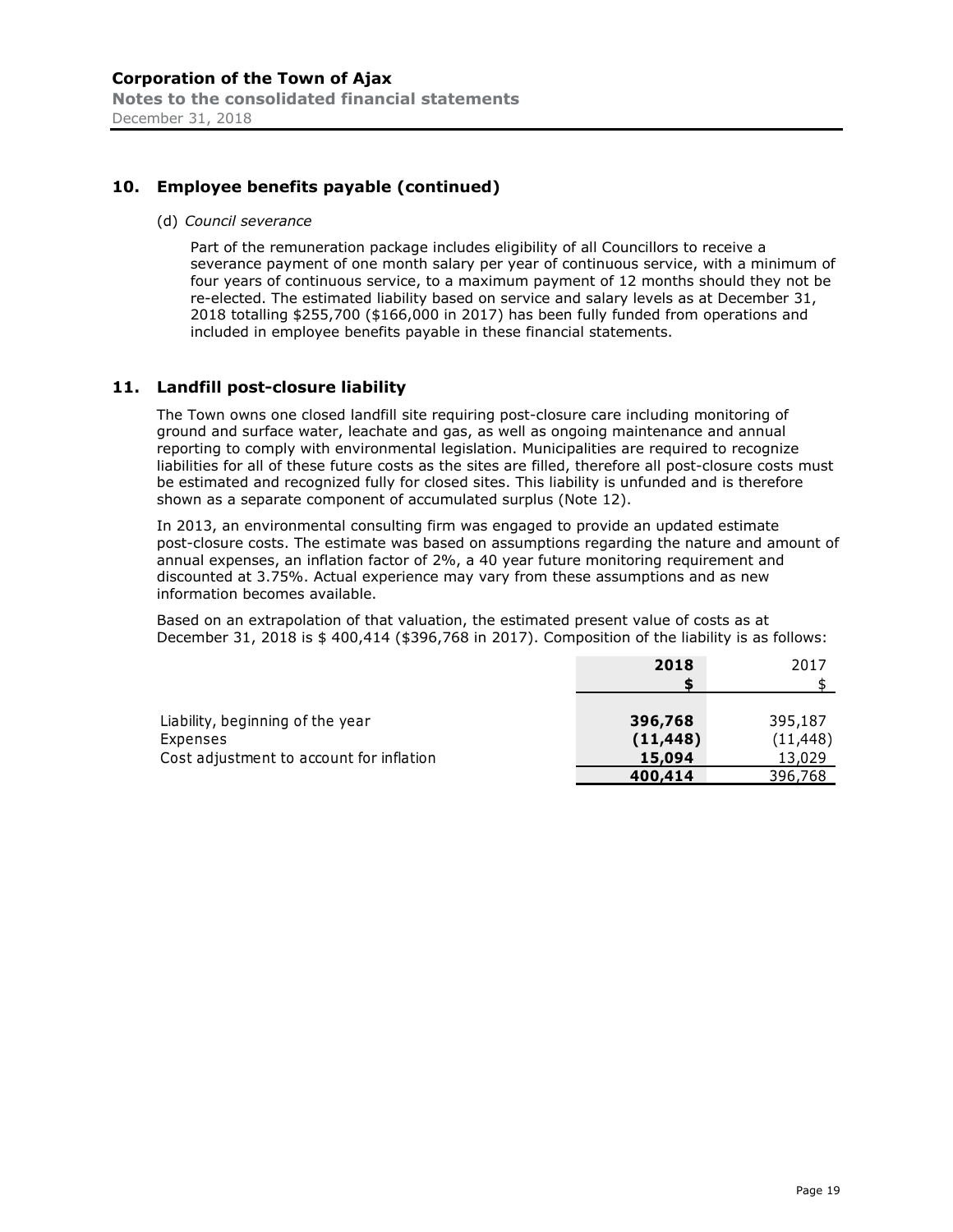**Notes to the consolidated financial statements**  December 31, 2018

#### **12. Accumulated surplus**

|                                                   | 2018        | 2017         |
|---------------------------------------------------|-------------|--------------|
|                                                   | S           | S            |
|                                                   |             |              |
| Surplus - BIAs and Library                        | 471,388     | 299,063      |
| Invested in tangible capital assets (Note 15)     | 535,733,787 | 526,163,938  |
| Invested in construction in progress (Note 15)    | 33,889,954  | 13,973,555   |
| Municipal debt (Note 9)                           | (7,626,813) | (10,902,788) |
| Internal debt - owing to operating fund (Note 9)  | (7,894,000) | (3,529,000)  |
| Internal capital fund                             | 1,387,860   | 5,403,213    |
| Reserve/reserve fund balances                     | 81,821,323  | 84,721,372   |
| Equity in government business enterprise (Note 6) | 63,858,769  | 61,413,070   |
| Liability for contaminated sites (Note 7)         | (647,000)   | (647,000)    |
| Employee benefits payable (Note 10)               | (7,099,859) | (6,812,913)  |
| Landfill post-closure (Note 11)                   | (400, 414)  | (396, 768)   |
| Land for resale                                   | 940,775     | 940,775      |
|                                                   | 694,435,770 | 670,626,517  |

#### **13. Contingencies and commitments**

*(a) Capital project commitments* 

The Town has committed to many capital projects expected to be completed over several years including the construction of Audley Recreation Centre Phase 2, Paradise Park Redevelopment and Pat Bayly Square. As at December 31, 2018, the Town had awarded contracts in the amount of \$19,039,273 (\$108,632,198 in 2017) and \$12,515,227 (\$62,769,614 in 2017) of those awarded amounts have been spent. The remaining contractual commitments of \$6,182,351 (\$45,862,584 in 2017) will be incurred as capital expenditures as the work is completed. Funding for the completion costs is expected to include use of funds from various discretionary and obligatory reserve funds.

*(b) Legal matters* 

The Town has been named in litigation matters, the outcome of which is undeterminable and accordingly, no provision has been provided for any potential liability in these financial statements. Should any loss result from these claims, which is not covered by insurance, such loss would be charged to operations in the year of resolution or earlier if the loss is likely and measurable.

#### *(c) Participation in Durham Municipal Insurance Pool*

The Town is a member of the Durham Municipal Insurance Pool ("DMIP"), which was created in July 2000. DMIP provides insurance coverage to seven member municipalities.

The annual contributions from each member municipality are based on the value of its insured assets, claims experience, population and risk management philosophy. Future levies depend on the experience of the pool. Beyond the \$10,000 Town deductible, DMIP covers eligible insurance claims up to \$500,000. DMIP has outside coverage in place for claims over \$500,000.

Because DMIP is a multi-municipality insurance pool, surpluses or deficits are a joint responsibility of the member municipalities through future levies. The Town does not recognize any share of the DMIP surplus or deficit, but has made provision for estimated deductible amounts of \$118,751 (\$101,174 in 2017) for all outstanding Town claims.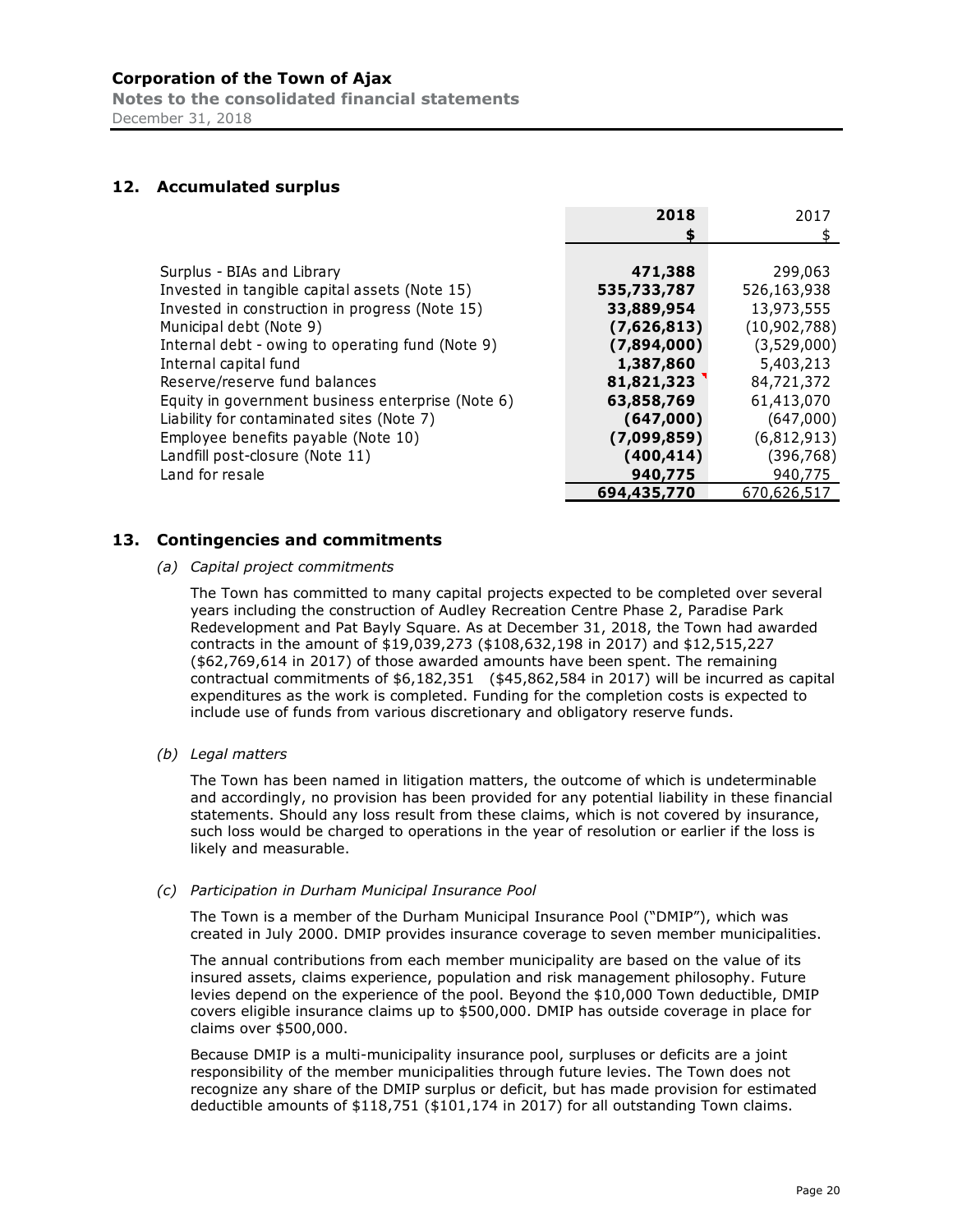**Notes to the consolidated financial statements**  December 31, 2018

### **14. Budget figures**

The 2018 Budget adopted by Council on February 21, 2018 was not prepared on a basis consistent with that used to report actual results. The budget was prepared on a modified accrual basis while Public Sector Accounting Standards require a full accrual basis. The budget figures treated all tangible capital asset additions as expenses and did not include amortization expense on tangible capital assets, post-employment benefits or landfill costs. As a result, the budget figures presented in the Consolidated Statements of Operations and Change in Net Financial Assets represent the budget adopted by Council on February 21, 2018 with adjustments as follows:

| adopted by<br>expenditures<br>post emp ben/<br>landfill costs<br>Council<br>from capital<br>\$<br>\$<br>\$ | presented in<br>statements<br>\$ |
|------------------------------------------------------------------------------------------------------------|----------------------------------|
|                                                                                                            |                                  |
|                                                                                                            |                                  |
|                                                                                                            |                                  |
| Revenue                                                                                                    |                                  |
| 65,411,200<br>Taxation                                                                                     | 65,411,200                       |
| Restricted funds earned<br>27,526,300                                                                      | 27,526,300                       |
| Other<br>24,964,100                                                                                        | 24,964,100                       |
| 117,901,600                                                                                                | 117,901,600                      |
| Expenses                                                                                                   |                                  |
| General government<br>12,444,700<br>1,227,300<br>172,100                                                   | 13,844,100                       |
| Protection<br>20,310,100<br>11,500<br>1,089,800                                                            | 21,411,400                       |
| Transportation<br>9,627,500<br>210,300<br>8,524,100                                                        | 18,361,900                       |
| Environmental<br>718,700<br>43,000<br>2,648,800                                                            | 3,410,500                        |
| Health, family and social service<br>125,000                                                               | 125,000                          |
| Social and Family Services<br>141,600                                                                      | 141,600                          |
| Recreation and culture<br>27,199,400<br>275,800<br>6,304,200                                               | 33,779,400                       |
| Planning and development<br>3,576,300<br>30,000<br>21,200                                                  | 3,627,500                        |
| 74,143,300<br>742,700<br>19,815,400                                                                        | 94,701,400                       |
| Annual surplus<br>43,758,300<br>(742,700)<br>(19, 815, 400)                                                | 23,200,200                       |
| Capital expenditures<br>49,624,300                                                                         |                                  |
| Transfers to (from)                                                                                        |                                  |
| reserve/reserve funds<br>(3,679,800)                                                                       |                                  |
| Transfer GBE dividends<br>(1,508,700)                                                                      |                                  |
| Debt proceeds<br>(2,650,000)                                                                               |                                  |
| Debt repayment<br>1,911,100                                                                                |                                  |
| Budgeted use of prior                                                                                      |                                  |
| year surplus<br>61,400                                                                                     |                                  |
| Consists of                                                                                                |                                  |
| Ajax Public Library<br>(4,200)                                                                             |                                  |
| Ajax Downtown BIA<br>(6, 100)                                                                              |                                  |
| Pickering Village BIA<br>71,700                                                                            |                                  |
| Town of Ajax                                                                                               |                                  |
| 61,400                                                                                                     |                                  |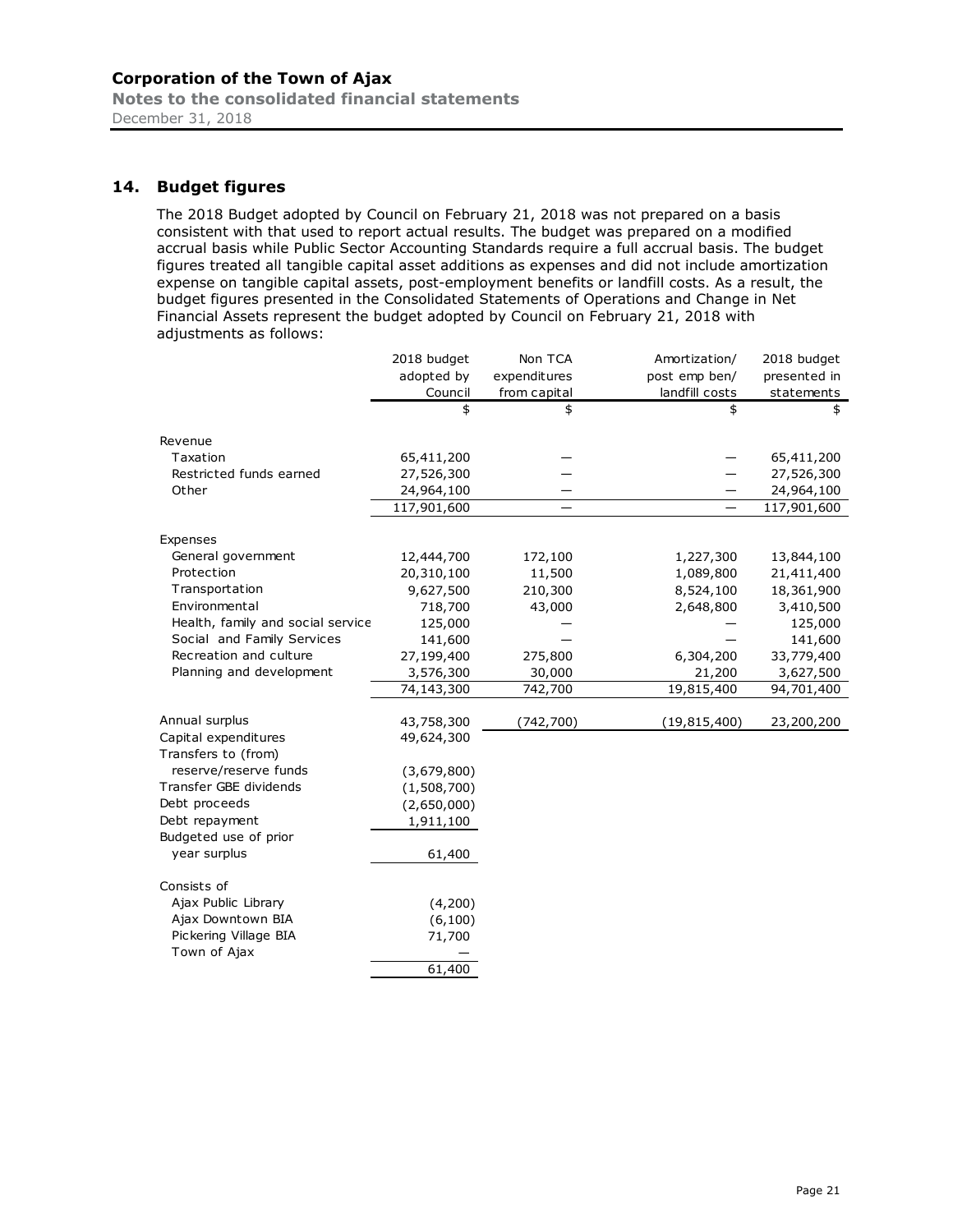**Notes to the consolidated financial statements**  December 31, 2018

# **15. Tangible capital assets**

|                   |                              |            |                  |                 |            |            |                              |             |                    |                 |                              | 2018          |
|-------------------|------------------------------|------------|------------------|-----------------|------------|------------|------------------------------|-------------|--------------------|-----------------|------------------------------|---------------|
|                   | <b>General assets</b>        |            |                  |                 |            |            | <b>Infrastructure assets</b> |             |                    |                 |                              |               |
|                   |                              |            |                  | <b>Vehicles</b> | Computer   | Furniture, |                              |             |                    | <b>Vehicles</b> | Furniture,                   |               |
|                   |                              | Land       |                  | & rolling       | hardware   | fixtures & |                              | Road        | <b>Storm water</b> | & rolling       | fixtures &                   |               |
|                   | Land                         | improv.    | <b>Buildings</b> | equipment       | & software | equipment  | Land                         | network     | network            | equipment       | equipment                    | <b>Total</b>  |
|                   |                              |            |                  |                 |            |            |                              |             |                    |                 |                              | \$            |
|                   |                              |            |                  |                 |            |            |                              |             |                    |                 |                              |               |
| Cost, beginning   |                              |            |                  |                 |            |            |                              |             |                    |                 |                              |               |
| of year           | 130,786,681                  | 65,672,683 | 121,567,476      | 13,276,814      | 2,069,445  | 14,171,798 | 14,968,554                   | 287,548,575 | 102,729,500        | 6,339,521       | 102,412                      | 759,233,459   |
| Additions         | 210,453                      | 10,886,377 | 3,546,523        | 1,139,098       | 430,674    | 2,981,693  | 1,400                        | 6,899,160   | 3,729,152          | 520,776         |                              | 30,345,306    |
| <b>Disposals</b>  |                              | (858, 231) | (43,598)         | (319,708)       | (258, 729) | (858, 916) |                              | (3,670,588) | (16, 111)          | (252, 260)      |                              | (6, 278, 141) |
| Cost, end of year | 130,997,134                  | 75,700,829 | 125,070,401      | 14,096,204      | 2,241,390  | 16,294,575 | 14,969,954                   | 290,777,147 | 106,442,541        | 6,608,037       | 102,412                      | 783,300,624   |
|                   |                              |            |                  |                 |            |            |                              |             |                    |                 |                              |               |
| Accumulated       |                              |            |                  |                 |            |            |                              |             |                    |                 |                              |               |
| amortization,     |                              |            |                  |                 |            |            |                              |             |                    |                 |                              |               |
| beginning         |                              |            |                  |                 |            |            |                              |             |                    |                 |                              |               |
| of year           | $\qquad \qquad$              | 28,531,401 | 33,668,906       | 7,662,303       | 1,286,514  | 7,907,324  | -                            | 115,528,985 | 34,474,407         | 3,961,086       | 48,595                       | 233,069,521   |
| Amortization      | -                            | 3,296,075  | 3,078,568        | 914,242         | 365,312    | 1,345,421  | -                            | 8,351,023   | 2,758,217          | 400,507         | 13,145                       | 20,522,510    |
| <b>Disposals</b>  | $\qquad \qquad -$            | (800, 070) | (31,048)         | (319, 707)      | (258, 729) | (852, 606) | -                            | (3,494,664) | (16, 111)          | (252, 259)      | $\qquad \qquad \blacksquare$ | (6,025,194)   |
| Accumulated       |                              |            |                  |                 |            |            |                              |             |                    |                 |                              |               |
| amortization,     |                              |            |                  |                 |            |            |                              |             |                    |                 |                              |               |
| end of year       | $\qquad \qquad \blacksquare$ | 31,027,406 | 36,716,426       | 8,256,838       | 1,393,097  | 8,400,139  | -                            | 120,385,344 | 37,216,513         | 4,109,334       | 61,740                       | 247,566,837   |
|                   |                              |            |                  |                 |            |            |                              |             |                    |                 |                              |               |
| Net book value,   |                              |            |                  |                 |            |            |                              |             |                    |                 |                              |               |
| beginning         |                              |            |                  |                 |            |            |                              |             |                    |                 |                              |               |
| of year           | 130,786,681                  | 37,141,282 | 87,898,570       | 5,614,511       | 782,931    | 6,264,474  | 14,968,554                   | 172,019,590 | 68,255,093         | 2,378,435       | 53,817                       | 526,163,938   |
| Net book value,   |                              |            |                  |                 |            |            |                              |             |                    |                 |                              |               |
| end of year       | 130,997,134                  | 44,673,423 | 88,353,975       | 5,839,366       | 848,293    | 7,894,436  | 14,969,954                   | 170,391,803 | 69,226,028         | 2,498,703       | 40,672                       | 535,733,787   |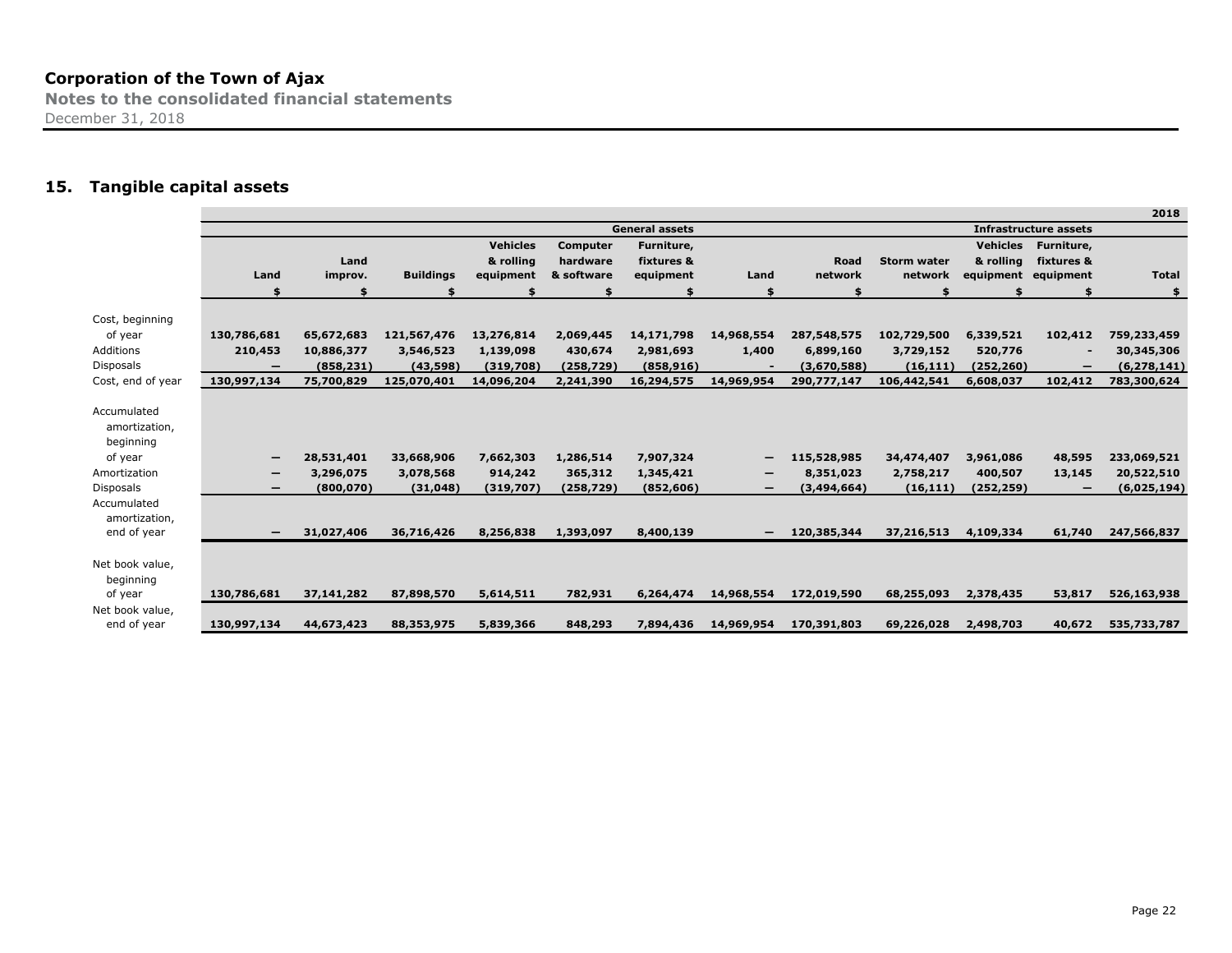**Notes to the consolidated financial statements**  December 31, 2018

# **15. Tangible capital assets (continued)**

|                   |                   |              |                  |            |                                 |                                         |                                 |             |                                 |            |                          | 2017          |
|-------------------|-------------------|--------------|------------------|------------|---------------------------------|-----------------------------------------|---------------------------------|-------------|---------------------------------|------------|--------------------------|---------------|
|                   |                   |              |                  |            |                                 | General assets<br>Infrastructure assets |                                 |             |                                 |            |                          |               |
|                   |                   |              |                  | Vehicles   | Computer                        | Furniture,                              |                                 |             |                                 | Vehicles   | Furniture,               |               |
|                   |                   | Land         |                  | & rolling  | hardware                        | fixtures &                              |                                 | Road        | Storm water                     | & rolling  | fixtures &               |               |
|                   | Land              | improv.      | <b>Buildings</b> | equipment  | & software                      | equipment                               | Land                            | network     | network                         | equipment  | equipment                | Total         |
|                   | \$                | \$           | \$               | \$         | \$                              | \$                                      | \$                              | \$          | \$                              | \$         | \$                       | \$            |
| Cost, beginning   |                   |              |                  |            |                                 |                                         |                                 |             |                                 |            |                          |               |
| of year           | 130, 136, 924     | 64,016,911   | 118,695,828      | 12,251,904 | 1,871,081                       | 13,551,326                              | 13,412,221                      | 270,416,153 | 96,951,016                      | 6,210,453  | 73,375                   | 727,587,192   |
| Additions         | 649,757           | 1,865,316    | 3,579,886        | 1,912,110  | 198,364                         | 1,052,658                               | 1,556,333                       | 17,445,217  | 5,778,484                       | 600,325    | 29,037                   | 34,667,487    |
| <b>Disposals</b>  | $\hspace{0.05cm}$ | (209, 544)   | (708, 238)       | (887, 200) | $\hspace{0.1mm}-\hspace{0.1mm}$ | (432, 186)                              | $\hspace{0.1mm}-\hspace{0.1mm}$ | (312, 795)  | $\hspace{0.1mm}-\hspace{0.1mm}$ | (471,257)  | $\hspace{0.05cm}$        | (3,021,220)   |
| Cost, end of year | 130,786,681       | 65,672,683   | 121,567,476      | 13,276,814 | 2,069,445                       | 14, 171, 798                            | 14,968,554                      | 287,548,575 | 102,729,500                     | 6,339,521  | 102,412                  | 759,233,459   |
|                   |                   |              |                  |            |                                 |                                         |                                 |             |                                 |            |                          |               |
| Accumulated       |                   |              |                  |            |                                 |                                         |                                 |             |                                 |            |                          |               |
| amortization,     |                   |              |                  |            |                                 |                                         |                                 |             |                                 |            |                          |               |
| beginning         |                   |              |                  |            |                                 |                                         |                                 |             |                                 |            |                          |               |
| of year           | $\hspace{0.05cm}$ | 25,632,276   | 31390,820        | 7,660,596  | 927,198                         | 7,103,091                               |                                 | 107,766,392 | 31,827,291                      | 3,990,047  | 34,013                   | 216,331,724   |
| Amortization      |                   | 3,092,811    | 2,937,120        | 888,907    | 359,316                         | 1,236,419                               |                                 | 8,073,951   | 2,647,116                       | 384,061    | 14,582                   | 19,634,283    |
| Disposals         |                   | (193, 686)   | (659, 034)       | (887, 200) | $\hspace{0.1mm}-\hspace{0.1mm}$ | (432, 186)                              |                                 | (311,358)   | —                               | (413, 022) | $\overline{\phantom{m}}$ | (2,896,486)   |
| Accumulated       |                   |              |                  |            |                                 |                                         |                                 |             |                                 |            |                          |               |
| amortization,     |                   |              |                  |            |                                 |                                         |                                 |             |                                 |            |                          |               |
| end of year       |                   | 28,531,401   | 33,668,906       | 7,662,303  | 1,286,514                       | 7,907,324                               | $\overline{\phantom{m}}$        | 115,528,985 | 34,474,407                      | 3,961,086  | 48,595                   | 233,069,521   |
|                   |                   |              |                  |            |                                 |                                         |                                 |             |                                 |            |                          |               |
| Net book value.   |                   |              |                  |            |                                 |                                         |                                 |             |                                 |            |                          |               |
| beginning         |                   |              |                  |            |                                 |                                         |                                 |             |                                 |            |                          |               |
| of year           | 130, 136, 924     | 38,384,635   | 87,305,008       | 4,591,308  | 943,883                         | 6,448,235                               | 13,412,221                      | 162,649,761 | 65,123,725                      | 2,220,406  | 39,362                   | 511,255,468   |
| Net book value.   |                   |              |                  |            |                                 |                                         |                                 |             |                                 |            |                          |               |
| end of year       | 130,786,681       | 37, 141, 282 | 87,898,570       | 5,614,511  | 782,931                         | 6,264,474                               | 14,968,554                      | 172,019,590 | 68,255,093                      | 2,378,435  | 53,817                   | 526, 163, 938 |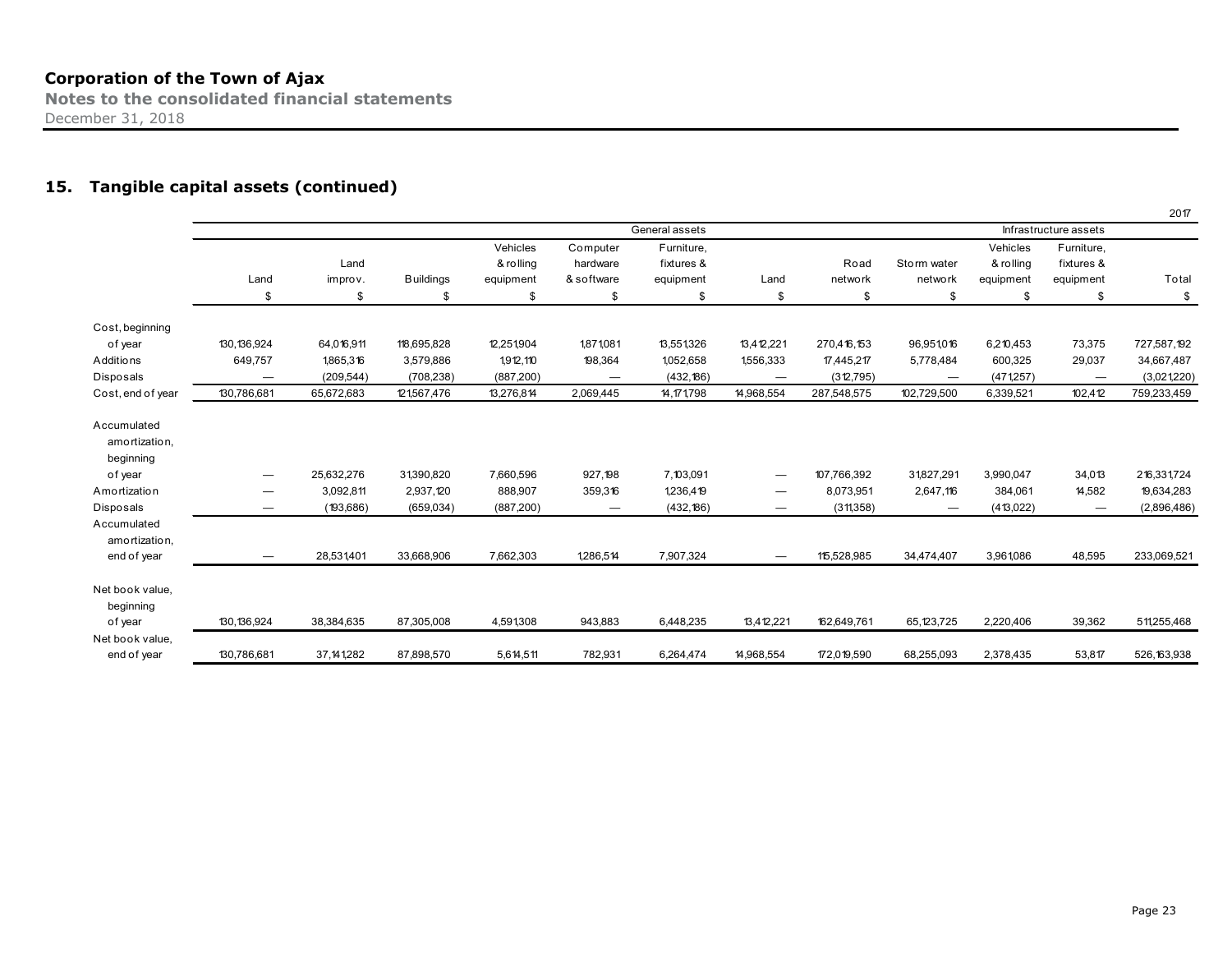#### **15. Tangible capital assets (continued)**

The net book value of tangible capital assets not being amortized because they are under construction is \$33,889,954 (\$13,973,555 in 2017).

Assets contributed to the Town in 2018, consisting of Land, Land Improvements, Road Network and Storm Water Network assets, had a fair market value of \$5,501,341 (\$12,577,174 in 2017). They have been capitalized at their fair market value.

The Town holds various works of art and historical treasures pertaining to the heritage and history of the Town of Ajax. These items are not recognized as tangible capital assets in the financial statements because a reasonable estimate of the future benefits associated with such property cannot be made.

Under agreement with Toronto Region Conservation Authority (TRCA), the Town has the right to use certain lands owned by TRCA for recreational purposes and enjoyment of the general public. Within the terms of the agreement, the Town is responsible for the full cost of construction and maintenance of assets which are situated on the property as well as maintenance and improvements to the land.

|                              |                  |             | Furniture, |             |            |
|------------------------------|------------------|-------------|------------|-------------|------------|
|                              |                  | Land        | fixtures & | Storm water |            |
|                              | <b>Buildings</b> | improvement | equipment  | network     | Total      |
|                              |                  | \$          | \$         | \$          | \$         |
|                              |                  |             |            |             |            |
| Cost, beginning              |                  |             |            |             |            |
| of year                      | 2,589,870        | 5,909,081   | 66,828     | 616,130     | 9,181,910  |
| Additions                    |                  | 1,218,120   |            |             | 1,218,120  |
| Disposals                    |                  | (130, 297)  |            |             | (130, 297) |
| Cost, end of year            | 2,589,870        | 6,996,904   | 66,828     | 616,130     | 10,269,733 |
| Accumulated                  |                  |             |            |             |            |
| amortization,<br>beginning   |                  |             |            |             |            |
| of year                      | 704,806          | 2,930,307   | 16,707     | 555,759     | 4,207,579  |
| Amortization                 | 54,549           | 281,533     | 6,682      | 16,823      | 359,587    |
|                              |                  |             |            |             |            |
| Disposals                    |                  | (114, 010)  |            |             | (114, 010) |
| Accumulated<br>amortization, |                  |             |            |             |            |
| end of year                  | 759,355          | 3,097,830   | 23,389     | 572,582     | 4,453,156  |
|                              |                  |             |            |             |            |
| Net book value,              |                  |             |            |             |            |
| beginning                    |                  |             |            |             |            |
| of year                      | 1,885,064        | 2,978,775   | 50,121     | 60,371      | 4,974,331  |
| Net book value,              |                  |             |            |             |            |
| end of year                  | 1,830,515        | 3,899,074   | 43,439     | 43,548      | 5,816,577  |
|                              |                  |             |            |             |            |

The following table summarizes the value of assets located on TRCA land.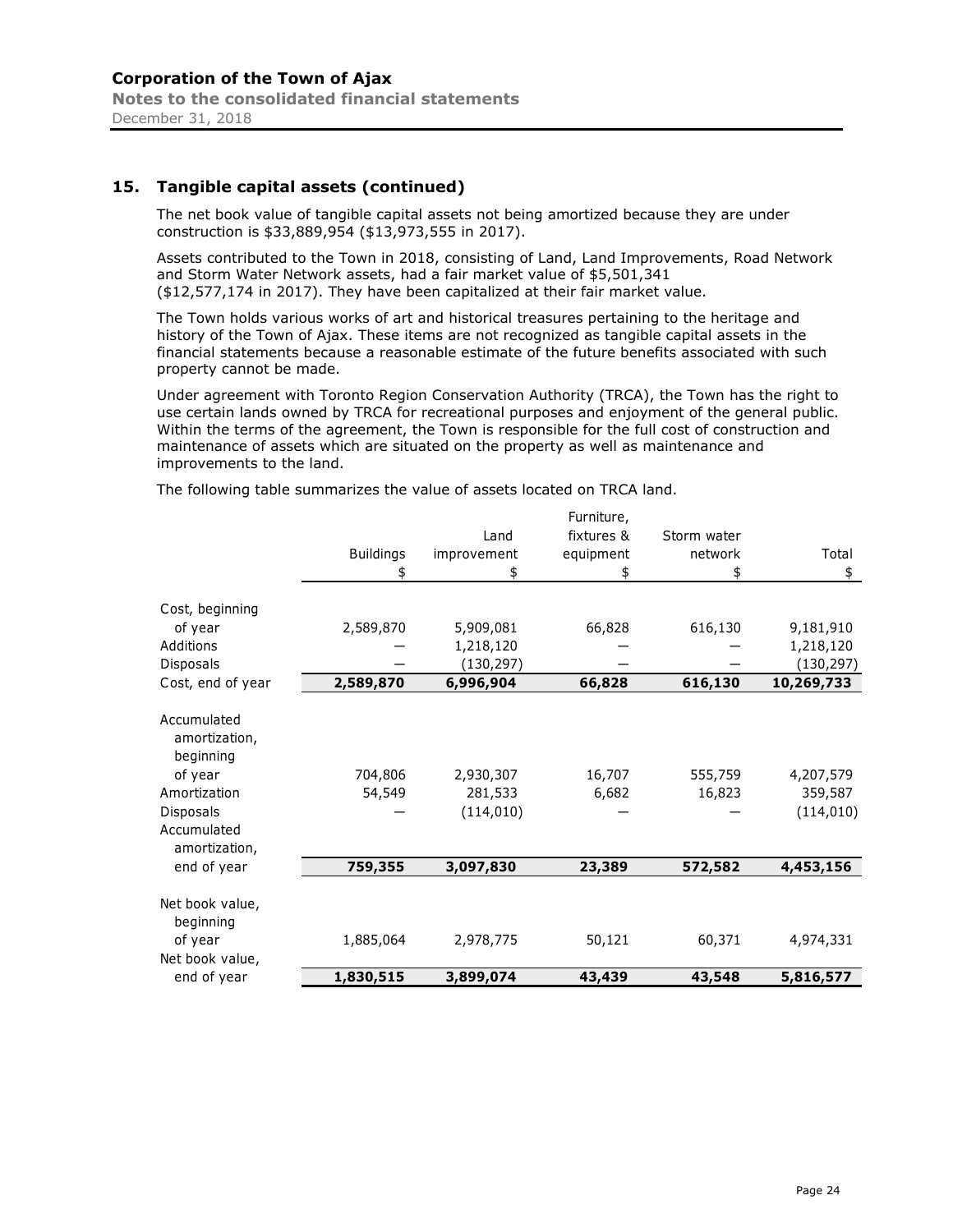**Notes to the consolidated financial statements**  December 31, 2018

#### **16. Segmented information**

The Town is a diversified municipal government institution that provides a wide range of services to its citizens. Distinguishable functional segments have been separately disclosed in the segmented information. The nature of the segments and the activities they encompass are as follows:

#### *General government*

This item relates to revenues and expenses of the Town itself and cannot be directly attributed to specific segments.

#### *Protection to persons and property*

Protection includes fire services, animal control and building inspection/enforcement of building code to ensure the safety and protection of citizens and their property.

#### *Transportation services*

Transportation includes construction and maintenance of the Municipality's roadways, including snow removal, asphalt patching and sidewalk repairs.

#### *Environmental services*

Environmental services include urban storm water management costs, litter pickup and closed landfill site monitoring costs.

#### *Health, social and family services*

Health and social services for assistance or services for seniors.

#### *Recreation and culture services*

Recreation and cultural services are actively supported by the municipality and include recreation programs, current and new facilities, parks, maintenance and construction and library services.

#### *Planning and development*

Planning and development provides a number of services including municipal planning and review of all property development plans through its application processes.

The accounting policies of the segments are the same as those described in the summary of significant accounting policies. Where revenues are not directly attributable to a segment, they are prorated as a percentage of the segment's expenses versus total expenses.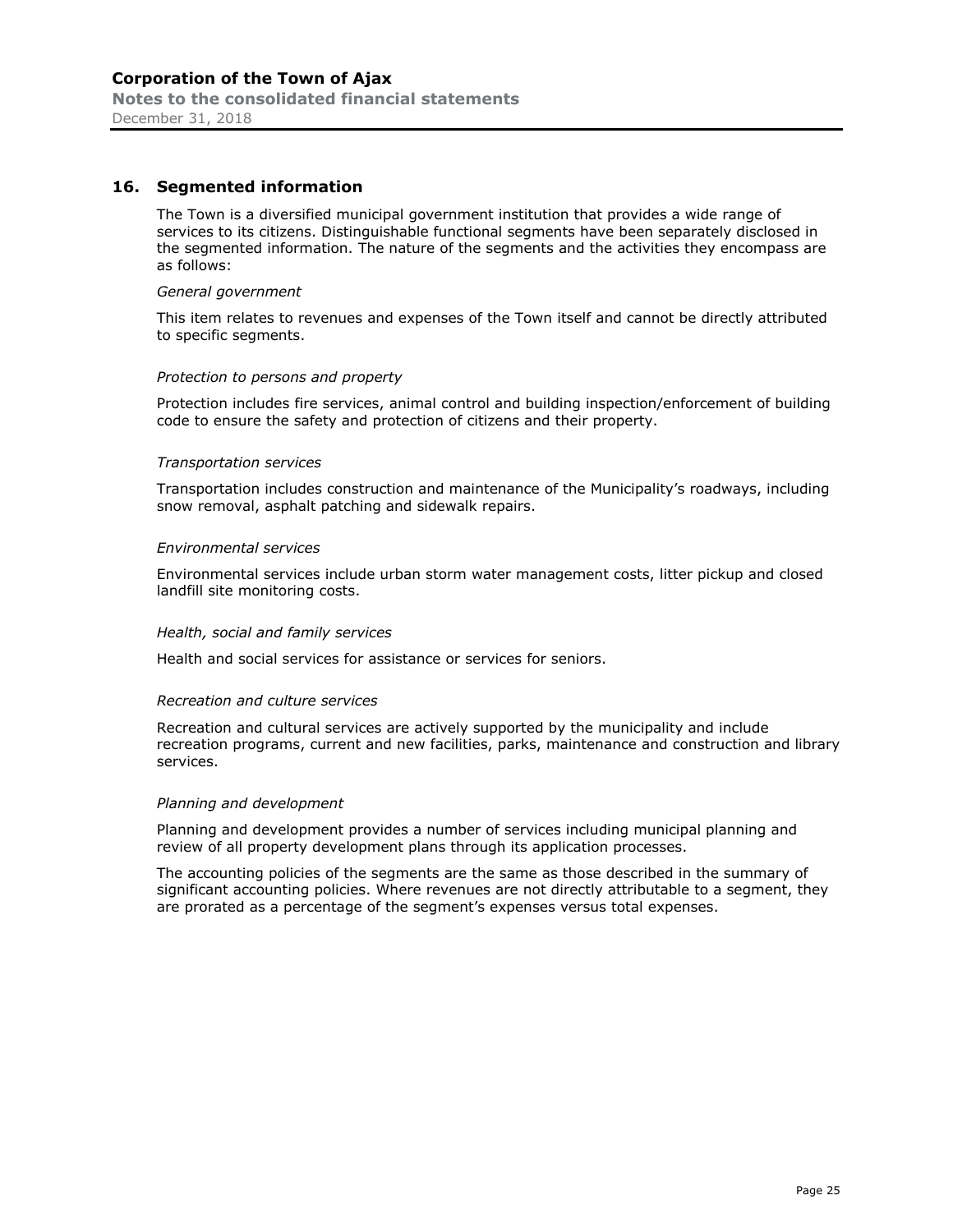**Notes to the consolidated financial statements**  December 31, 2018

# **16. Segmented information (continued)**

|                         |               | <b>Protection to</b> |                       |                      | Health, social           | <b>Recreation</b> |                              |                    |              |
|-------------------------|---------------|----------------------|-----------------------|----------------------|--------------------------|-------------------|------------------------------|--------------------|--------------|
|                         | General       | persons and          | <b>Transportation</b> | <b>Environmental</b> | and family               | and culture       | <b>Planning and</b>          |                    | 2018         |
|                         | government    | property             | services              | services             | services                 | services          | development                  | <b>Unallocated</b> | <b>Total</b> |
|                         |               |                      | \$                    | \$                   | \$                       |                   | \$                           | \$                 | \$           |
|                         |               |                      |                       |                      |                          |                   |                              |                    |              |
| Revenue                 |               |                      |                       |                      |                          |                   |                              |                    |              |
| Taxation                | 10,206,541    | 14,229,021           | 12,783,401            | 2,498,101            | 180,093                  | 23,114,387        | 2,672,171                    |                    | 65,683,715   |
| User charges            | 482,613       | 3,147,285            | 1,516,544             | 153,471              | 42,632                   | 7,341,439         | 1,281,168                    |                    | 13,965,152   |
| Government grants       | -             |                      |                       |                      | 26,940                   | 448,991           | 5,000                        | –                  | 480,931      |
| Gaming and casinos      | 1,295,279     | 1,805,758            | 1,622,299             | 317,026              | 22,855                   | 2,933,371         | 339,116                      | -                  | 8,335,704    |
| Investment income       | 469,992       | 655,220              | 588,652               | 115,033              | 8,293                    | 1,064,374         | 123,048                      | -                  | 3,024,612    |
| Restricted funds earned | 33,548        | 79,059               | 3,259,525             |                      | $\overline{\phantom{m}}$ | 14,369,747        | (174, 044)                   | -                  | 17,567,835   |
| Penalties and interest  |               |                      |                       |                      |                          |                   |                              |                    |              |
| on taxes                | 264,480       | 368,712              | 331,252               | 64,733               | 4,667                    | 598,956           | 69,243                       |                    | 1,702,043    |
| Donations and           |               |                      |                       |                      |                          |                   |                              |                    |              |
| contributed assets      |               |                      | 2,956,277             | 2,314,652            |                          | 230,412           |                              |                    | 5,501,341    |
| Government business     |               |                      |                       |                      |                          |                   |                              |                    |              |
| enterprise              |               |                      |                       |                      |                          |                   | $\qquad \qquad \blacksquare$ | 3,954,399          | 3,954,399    |
| Loss on disposal of TCA |               |                      | (208, 560)            |                      |                          |                   |                              |                    | (208, 560)   |
| Other                   | 313,341       | 436,833              | 392,453               | 76,692               | 5,529                    | 709,616           | 82,036                       |                    | 2,016,500    |
|                         | 13,065,795    | 20,721,887           | 23, 241, 843          | 5,539,707            | 291,009                  | 50,811,293        | 4,397,739                    | 3,954,399          | 122,023,672  |
|                         |               |                      |                       |                      |                          |                   |                              |                    |              |
| Expenses                |               |                      |                       |                      |                          |                   |                              |                    |              |
| Salaries, wages and     |               |                      |                       |                      |                          |                   |                              |                    |              |
| benefits                | 9,851,656     | 18,070,418           | 5,526,736             | 294,258              | 26,581                   | 18,178,984        | 2,987,814                    |                    | 54,936,447   |
| Materials, supplies     |               |                      |                       |                      |                          |                   |                              |                    |              |
| and services            | 2,406,083     | 1,068,259            | 3,016,948             | 378,902              | 20,407                   | 6,033,043         | 427,212                      | -                  | 13,350,854   |
| Contracted services     | 1,827,883     | 625,427              | 1,796,121             | 258,838              | 9,427                    | 2,346,644         | 793,751                      | —                  | 7,658,091    |
| Rents and financial     |               |                      |                       |                      |                          |                   |                              |                    |              |
| expenses                | 341,537       |                      | 276,084               |                      | 22,604                   | 282,275           | 1,114                        | -                  | 923,614      |
| Amortization            | 1,241,893     | 1,066,019            | 8,900,437             | 2,758,935            | $\overline{\phantom{m}}$ | 6,548,758         | 6,469                        | -                  | 20,522,511   |
| Other                   | (407,590)     | 446,003              | (401, 782)            | 44,384               | 190,268                  | 1,172,381         | (220, 762)                   | —                  | 822,902      |
|                         | 15,261,462    | 21,276,126           | 19,114,544            | 3,735,317            | 269,287                  | 34,562,085        | 3,995,598                    | —                  | 98,214,419   |
| Annual surplus          | (2, 195, 667) | (554, 239)           | 4,127,299             | 1,804,390            | 21,722                   | 16,249,208        | 402,141                      | 3,954,399          | 23,809,253   |